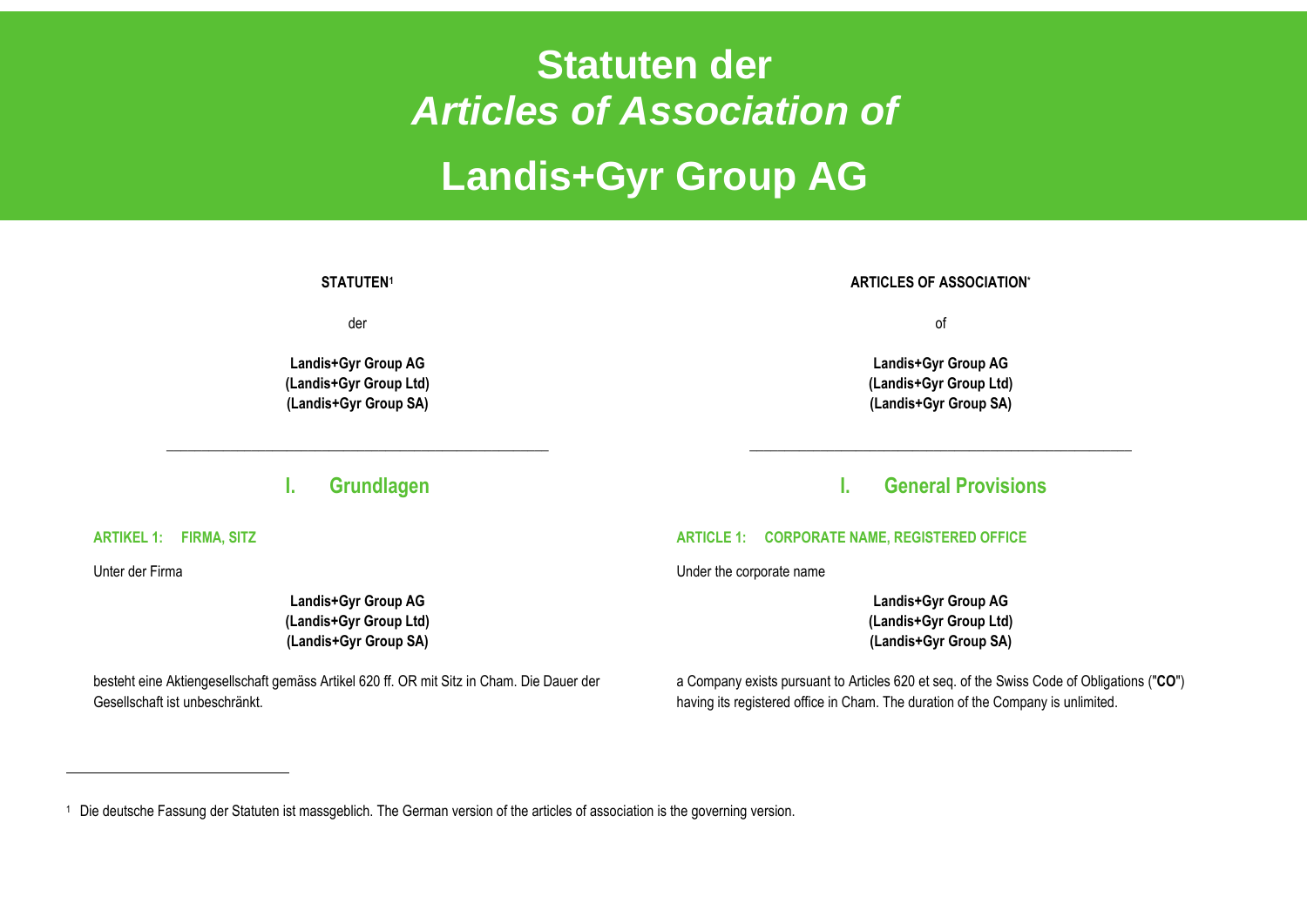#### **ARTIKEL 2: ZWECK**

Der Zweck der Gesellschaft ist der direkte oder indirekte Erwerb und die Verwaltung von Beteiligungen an in- und ausländischen Unternehmungen, insbesondere von beherrschenden Beteiligungen an Industrie- und Handelsunternehmen, die im Bereich von Zähler- und Energiemanagement Lösungen tätig sind, die Führung und nachhaltige Entwicklung dieser Beteiligungsgesellschaften im Rahmen einer Unternehmensgruppe sowie die Bereitstellung der finanziellen und organisatorischen Voraussetzungen für die Führung einer Unternehmensgruppe.

Die Gesellschaft kann im In- und Ausland Liegenschaften und Immaterialgüterrechte erwerben, belasten, verwerten und verkaufen sowie Tochtergesellschaften und Zweigniederlassungen errichten und finanzieren.

Die Gesellschaft kann alle der Verwirklichung ihres Zweckes förderlichen kommerziellen und finanziellen Transaktionen durchführen, insbesondere Kredite gewähren und aufnehmen, Obligationenanleihen ausgeben, Bürgschaften und Garantien abgeben, Sicherheiten stellen sowie Anlagen in allen marktgängigen Anlagemedien vornehmen.

### **II. Kapital**

#### **ARTIKEL 3: AKTIENKAPITAL**

Das Aktienkapital der Gesellschaft beträgt CHF 289'089'440 und ist eingeteilt in 28'908'944 Namenaktien mit einem Nennwert von je CHF 10. Die Aktien sind vollständig liberiert.

#### **ARTIKEL 3A: BEDINGTES AKTIENKAPITAL**

Das Aktienkapital der Gesellschaft wird im Maximalbetrag von CHF 4'500'000 durch Ausgabe von höchstens 450'000 vollständig zu liberierenden Namenaktien mit einem Nennwert von je CHF 10 bei Ausübung von Optionsrechten oder im Zusammenhang mit ähnlichen Rechten auf Aktien (einschliesslich sogenannte performance stock units (PSU) und / oder restricted stock units (RSU)) erhöht, welche Organen und Mitarbeitern aller Stufen der Gesellschaft und

#### **ARTICLE 2: PURPOSE**

The purpose of the Company is to indirectly or directly acquire, hold and manage investments in domestic and foreign companies, in particular controlling investments in industrial and trading companies active in the field of metering and energy management solutions, the management and sustainable development of these investment companies within a group of companies as well as the provision of financial and organizational means for the management of a group of companies.

The Company may acquire, mortgage, utilize and sell real estate properties and intellectual property rights in Switzerland and abroad as well as incorporate and finance subsidiaries and branches.

The Company may engage in all kinds of commercial and financial transactions that are beneficial for the realisation of its purpose, in particular provide and take out loans, issue bonds, provide suretyships and guarantees, provide collateral as well as make investments in all marketable investment classes.

### **II. Capital**

#### **ARTICLE 3: SHARE CAPITAL**

The share capital of the Company amounts to CHF 289,089,440 and is divided into 28,908,944 registered shares with a nominal value of CHF 10 each. The share capital is fully paid-up.

#### **ARTICLE 3A: CONDITIONAL CAPITAL**

The share capital of the Company may be increased by up to CHF 4,500,000 by issuing up to 450,000 fully paid up registered shares with a nominal value of CHF 10 each, upon the exercise of option rights or in connection with similar rights regarding shares (including performance stock units (PSU) and / or restricted stock units (RSU)) granted to officers and employees at all levels of the Company and its group companies according to respective regula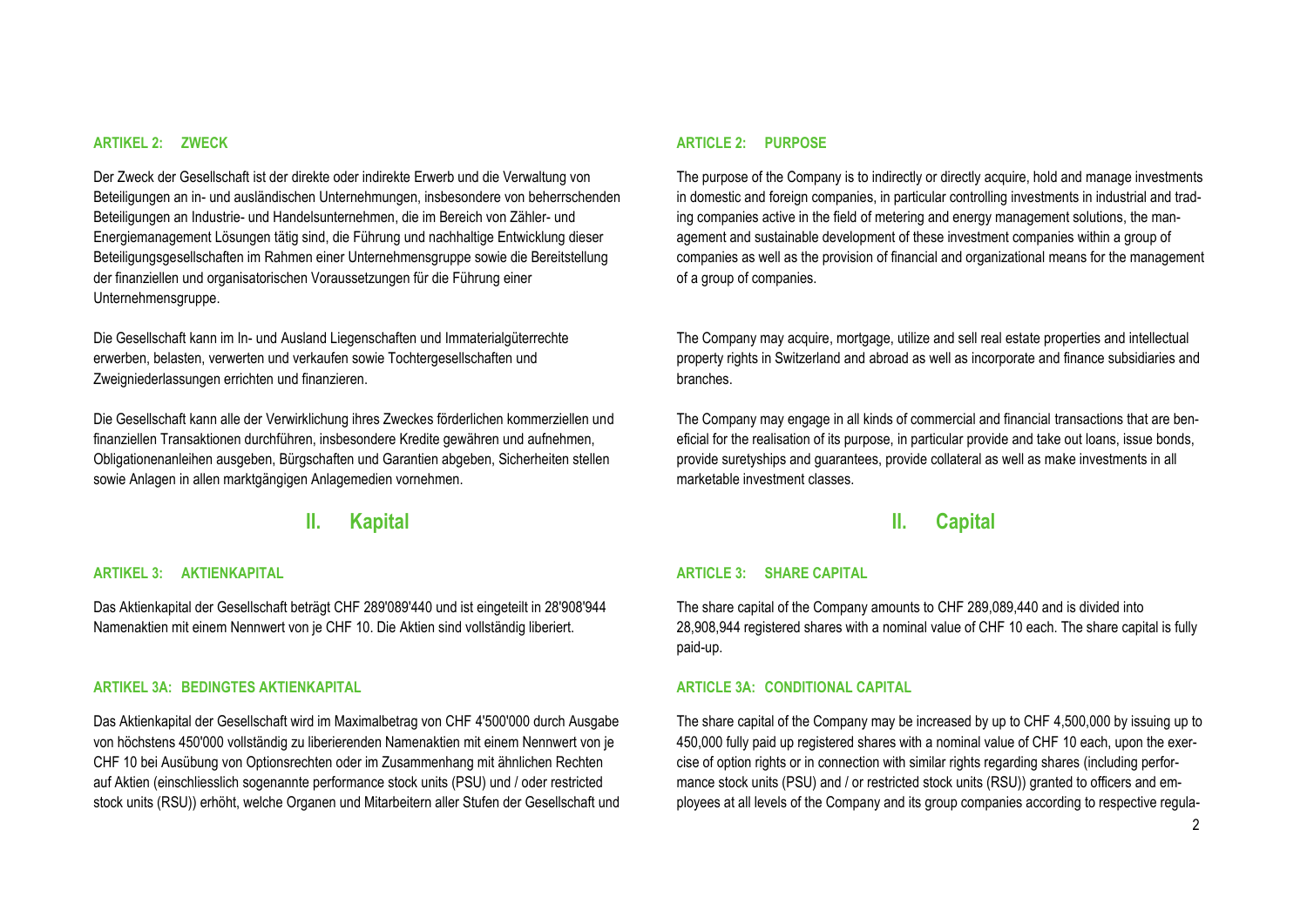der Gruppengesellschaften gemäss den entsprechenden Reglementen und Beschlüssen des Verwaltungsrats zustehen bzw. eingeräumt werden. Das Bezugsrecht und das Vorwegzeichnungsrecht der Aktionäre sind ausgeschlossen. Der Erwerb der Namenaktien gestützt auf diesen Artikel 3a und jede weitere Übertragung dieser Namenaktien unterliegen den Übertragungsbeschränkungen gemäss Artikel 5.

Die Bedingungen zur Zuweisung und Ausübung der Optionsrechte und anderer Rechte auf Aktien aus diesem Artikel 3a sind vom Verwaltungsrat festzulegen. Die Ausgabe von Aktien unter dem Börsenpreis ist zulässig.

### **ARTIKEL 3B: BEDINGTES AKTIENKAPITAL FÜR FINANZIERUNGEN UND AKQUISITIONEN**

Das Aktienkapital der Gesellschaft kann sich im Maximalbetrag von CHF 28'908'940 durch Ausgabe von höchstens 2'890'894 vollständig zu liberierenden Namenaktien mit einem Nennwert von je CHF 10 erhöhen durch die Ausübung oder Zwangsausübung von Wandel-, Tausch-, Options-, Bezugs- oder ähnlichen Rechten auf den Bezug von Aktien, welche Aktionären oder Dritten allein oder in Verbindung mit Anleihensobligationen, Darlehen, Optionen, Warrants oder anderen Finanzmarktinstrumenten oder vertraglichen Verpflichtungen der Gesellschaft oder einer ihrer Konzerngesellschaften eingeräumt werden (nachfolgend zusammen die "**Finanzinstrumente**").

Bei der Ausgabe von Namenaktien anlässlich der Ausübung der Finanzinstrumente ist das Bezugsrecht der Aktionäre ausgeschlossen. Zum Bezug der neuen Namenaktien, die bei Ausübung von Finanzinstrumenten ausgegeben werden, sind die jeweiligen Inhaber der Finanzinstrumente berechtigt.

Der Verwaltungsrat ist ermächtigt, die Vorwegzeichnungsrechte der Aktionäre im Zusammenhang mit der Ausgabe von Finanzinstrumenten durch die Gesellschaft oder eine ihrer Konzerngesellschaften zu beschränken oder aufzuheben, falls die Ausgabe erfolgt:

1. zum Zwecke einer raschen und flexiblen Beschaffung von Kapital durch eine Platzierung von Finanzinstrumenten, welche mit Gewährung des

tions and resolutions of the Board of Directors. The pre-emptive rights and the advance subscription rights of the shareholders are excluded. The acquisition of registered shares based on this Article 3a and every subsequent transfer of these registered shares shall be subject to the transfer restrictions pursuant to Article 5.

The conditions for the allocation and exercise of the option rights and other rights regarding shares from this Article 3a are determined by the Board of Directors. The shares may be issued at a price below the market price.

#### **ARTICLE 3B: CONDITIONAL CAPITAL FOR FINANCING AND ACQUISITIONS**

The share capital of the Company may be increased by up to CHF 28,908,940 by the issuance of up to 2,890,894 paid-in registered shares with a nominal value of CHF 10 each, through the exercise or mandatory exercise of conversion, exchange, option, warrant or similar rights for the subscription of shares granted to shareholders or third parties alone or in connection with bonds, notes, loans, options, warrants or other securities or contractual obligations of the Company or any of its group companies (hereinafter collectively, the "**Financial Instruments**").

The pre-emptive rights of shareholders shall be excluded in connection with the issuance of registered shares upon the exercise of any Financial Instruments. The then current owners of such Financial Instruments shall be entitled to acquire the new registered shares issued upon conversion, exchange or exercise of any Financial Instruments.

The Board of Directors shall be authorized to restrict or withdraw advance subscription rights of shareholders in connection with the issuance of Financial Instruments by the Company or one of its group companies if the issuance is:

1. for the purpose of swiftly and flexibly raising capital by way of a placement of Financial Instruments, which would be difficult to implement or only possible at materially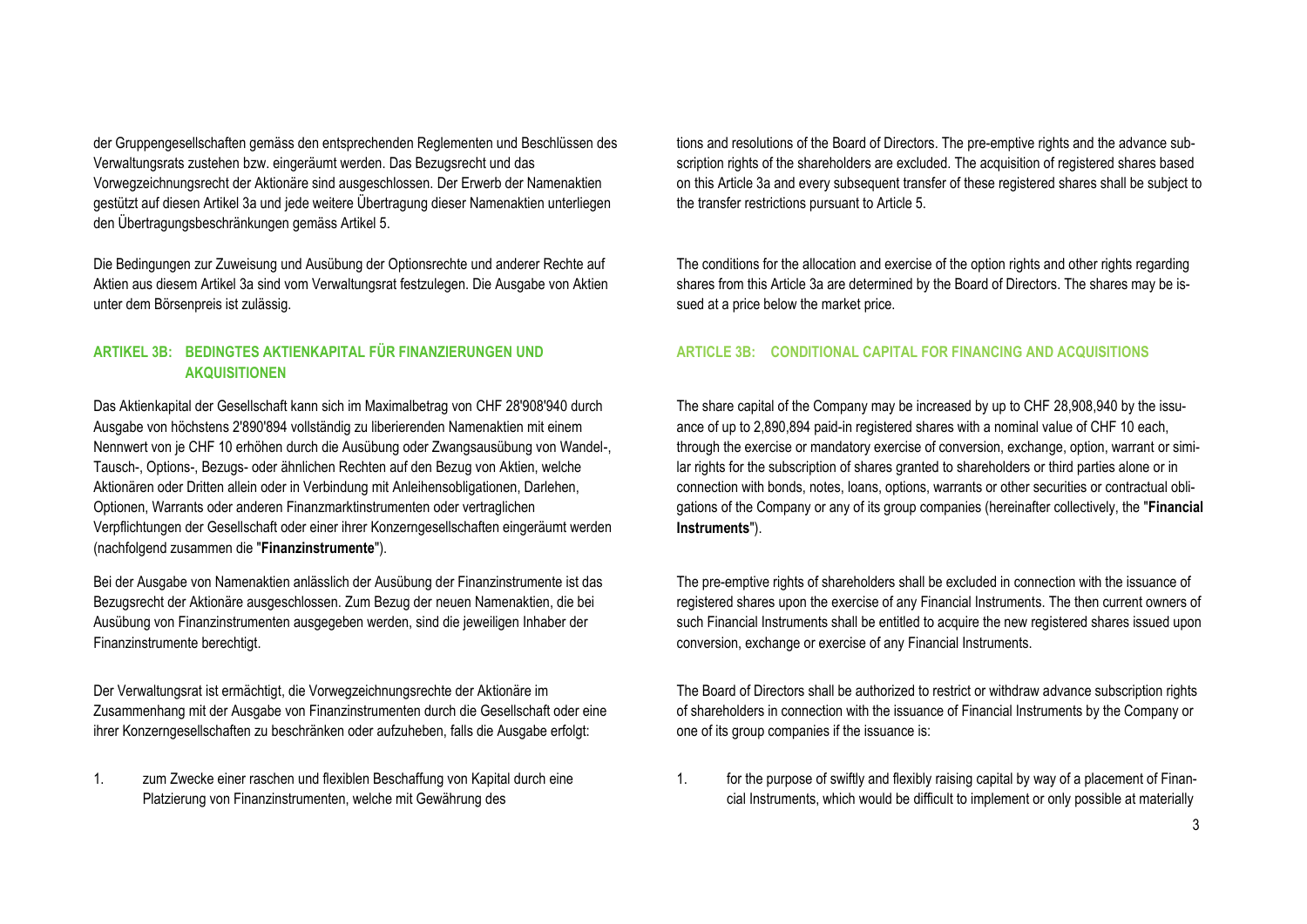Vorwegzeichnungsrechts nur schwer oder zu wesentlich schlechteren Bedingungen möglich wäre; oder

2. für die Übernahme von Unternehmen, Unternehmensteilen oder Beteiligungen, den Erwerb von Produkten, Immaterialgütern oder Lizenzen oder für andere Investitionsvorhaben der Gesellschaft oder einer ihrer Konzerngesellschaften oder für die Finanzierung oder Refinanzierung solcher Transaktionen.

Wird das Vorwegzeichnungsrecht weder direkt noch indirekt durch den Verwaltungsrat gewährt, gilt Folgendes:

- 1, Die Finanzinstrumente sind zu marktüblichen Bedingungen auszugeben oder einzugehen; und
- 2. der Umwandlungs-, Tausch- oder sonstige Ausübungspreis der Finanzinstrumente ist unter Berücksichtigung des Marktpreises im Zeitpunkt der Ausgabe der Finanzinstrumente festzusetzen; und
- 3. die Finanzinstrumente sind höchstens während 10 Jahren ab dem Zeitpunkt der betreffenden Ausgabe oder des betreffenden Abschlusses wandel-, tausch- oder ausübbar.

Der Erwerb der Namenaktien gestützt auf diesen Artikel 3b und jede weitere Übertragung dieser Namenaktien unterliegen den Übertragungsbeschränkungen gemäss Artikel 5.

Die Gesamtzahl der Namenaktien, welche (i) aus genehmigtem Kapital gemäss Art. 3c der Statuten unter Ausschluss der Bezugsrechte der bestehenden Aktionäre sowie (ii) aus bedingtem Kapital gemäss Art. 3a der Statuten und diesem Art. 3b unter Ausschluss der Vorwegzeichnungsrechte der bestehenden Aktionäre im Rahmen aktiengebundener Finanzinstrumente ausgegeben werden, darf bis zum 30. Juni 2022 2'890'894 nicht überschreiten.

worse terms if the advance subscription rights had to be granted; or

2. for the acquisition of companies, businesses or participations, the acquisition of products, intellectual property or licenses or for other investment projects of the Company or any of its group companies, or for the financing or refinancing of any of such transactions.

If the advance subscription rights are neither granted directly nor indirectly by the Board of Directors, the following shall apply:

- 1. The Financial Instruments shall be issued or entered into at market conditions; and
- 2. the conversion, exchange or exercise price of the Financial Instruments shall be set taking into account the market conditions prevailing at the date on which the Financial Instruments are issued; and
- 3. the Financial Instruments may be converted, exchanged or exercised during a maximum period of 10 years from the date of the relevant issuance or entry.

The acquisition of registered shares based on this Article 3b and every subsequent transfer of these registered shares shall be subject to the transfer restrictions pursuant to Article 5.

The aggregate number of registered shares issued until 30 June 2022 (i) out of authorized capital pursuant to Article 3c of the Articles of Association with the exclusion of pre-emptive rights of existing shareholders, and/or (ii) in connection with equity-linked Financial Instruments out of conditional capital pursuant to Article 3a of the Articles of Association and this Article 3b with the exclusion of advance subscription rights of existing shareholders, must not exceed 2,890,894 registered shares.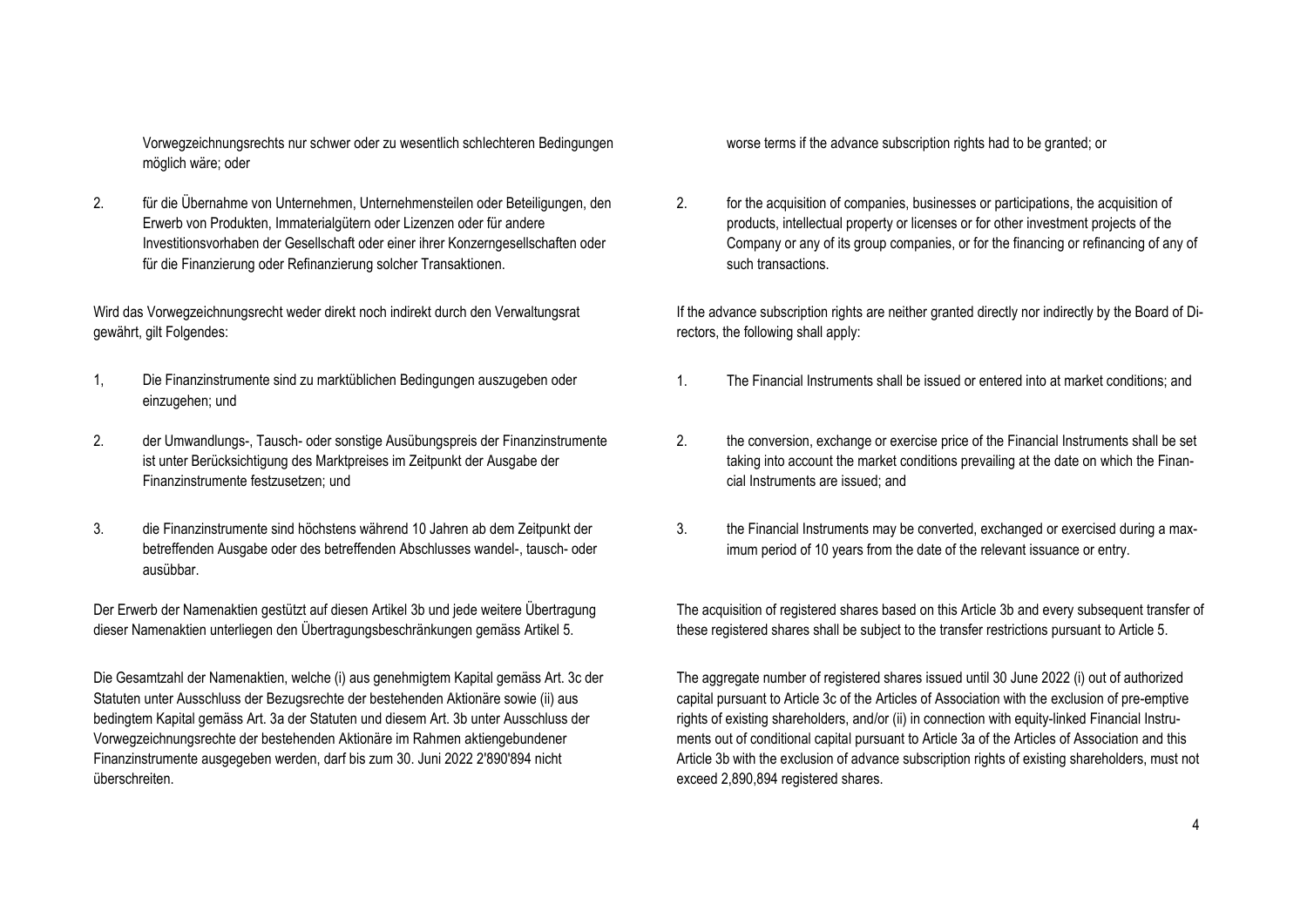#### **ARTIKEL 3C: GENEHMIGTES KAPITAL**

Der Verwaltungsrat ist ermächtigt, jederzeit bis zum 30. Juni 2022 das Aktienkapital im Maximalbetrag von CHF 28'908'940 durch Ausgabe von höchstens 2'890'894 voll zu liberierenden Namenaktien mit einem Nennwert von je CHF 10 zu erhöhen. Erhöhungen in Teilbeträgen sind gestattet.

Zeichnung und Erwerb der neuen Namenaktien und jede weitere Übertragung dieser Namenaktien unterliegen den Übertragungsbeschränkungen gemäss Artikel 5.

Der Verwaltungsrat legt den Ausgabebetrag, die Art der Einlagen, den Zeitpunkt der Ausgabe, die Bedingungen der Bezugsrechtsausübung und den Beginn der Dividendenberechtigung fest. Dabei kann der Verwaltungsrat neue Namenaktien mittels Festübernahme durch eine Bank, ein Bankenkonsortium oder einen anderen Dritten mit anschliessendem Angebot an die bisherigen Aktionäre oder an Dritte (sofern die Bezugsrechte der bisherigen Aktionäre aufgehoben sind oder nicht gültig ausgeübt werden) ausgeben. Der Verwaltungsrat ist ermächtigt, den Handel mit Bezugsrechten zu ermöglichen, zu beschränken oder auszuschliessen. Nicht ausgeübte Bezugsrechte kann der Verwaltungsrat verfallen lassen, oder er kann diese bzw. Aktien, für welche Bezugsrechte eingeräumt, aber nicht ausgeübt werden, zu Marktkonditionen platzieren oder anderweitig im Interesse der Gesellschaft verwenden.

Der Verwaltungsrat ist ferner ermächtigt, das Bezugsrecht der bisherigen Aktionäre aufzuheben oder zu beschränken und Dritten, der Gesellschaft oder einer ihrer Konzerngesellschaften zuzuweisen:

- 1. zum Zwecke einer raschen und flexiblen Beschaffung von Eigenkapital durch eine Aktienplatzierung, welche mit Gewährung des Bezugsrechts nur schwer oder zu wesentlich schlechteren Bedingungen möglich wäre; oder
- 2. für die Übernahme von Unternehmen, Unternehmensteilen oder Beteiligungen, den Erwerb von Produkten, Immaterialgütern oder Lizenzen oder für andere

#### **ARTICLE 3C: AUTHORIZED CAPITAL**

The Board of Directors shall be authorized to increase the share capital at any time until 30 June 2022 by a maximum amount of CHF 28,908,940 by issuing a maximum of 2,890,894 fully paid-in registered shares with a nominal value of CHF 10 each. Increases in partial amounts shall be permissible.

The subscription and acquisition of the new registered shares and every subsequent transfer of these registered shares shall be subject to the transfer restrictions pursuant to Article 5.

The Board of Directors shall determine the issue price, the type of contribution, the date of issue, the conditions for the exercise of pre-emptive rights and the beginning date for dividend entitlement. In this regard, the Board of Directors may issue new registered shares by means of a firm underwriting through a financial institution, a syndicate of financial institutions or another third party and a subsequent offer of these shares to the existing shareholders or third parties (if the pre-emptive rights of the existing shareholders have been denied or have not been duly exercised). The Board of Directors is entitled to permit, to restrict or to exclude the trade with pre-emptive rights. It may permit the expiration of pre-emptive rights that have not been exercised, or it may place such rights or shares as to which pre-emptive rights have been granted, but not exercised, at market conditions or may use them otherwise in the interest of the Company.

The Board of Directors is further authorized to restrict or withdraw pre-emptive rights of existing shareholders and allocate such rights to third parties, the Company or any of its group companies:

- 1. for the purpose of swiftly and flexibly raising equity capital by way of a placement of shares, which would be difficult to implement or only possible at materially worse terms if the pre-emptive rights had to be granted; or
- 2. for the acquisition of companies, businesses or participations, the acquisition of products, intellectual property or licenses or for other investment projects of the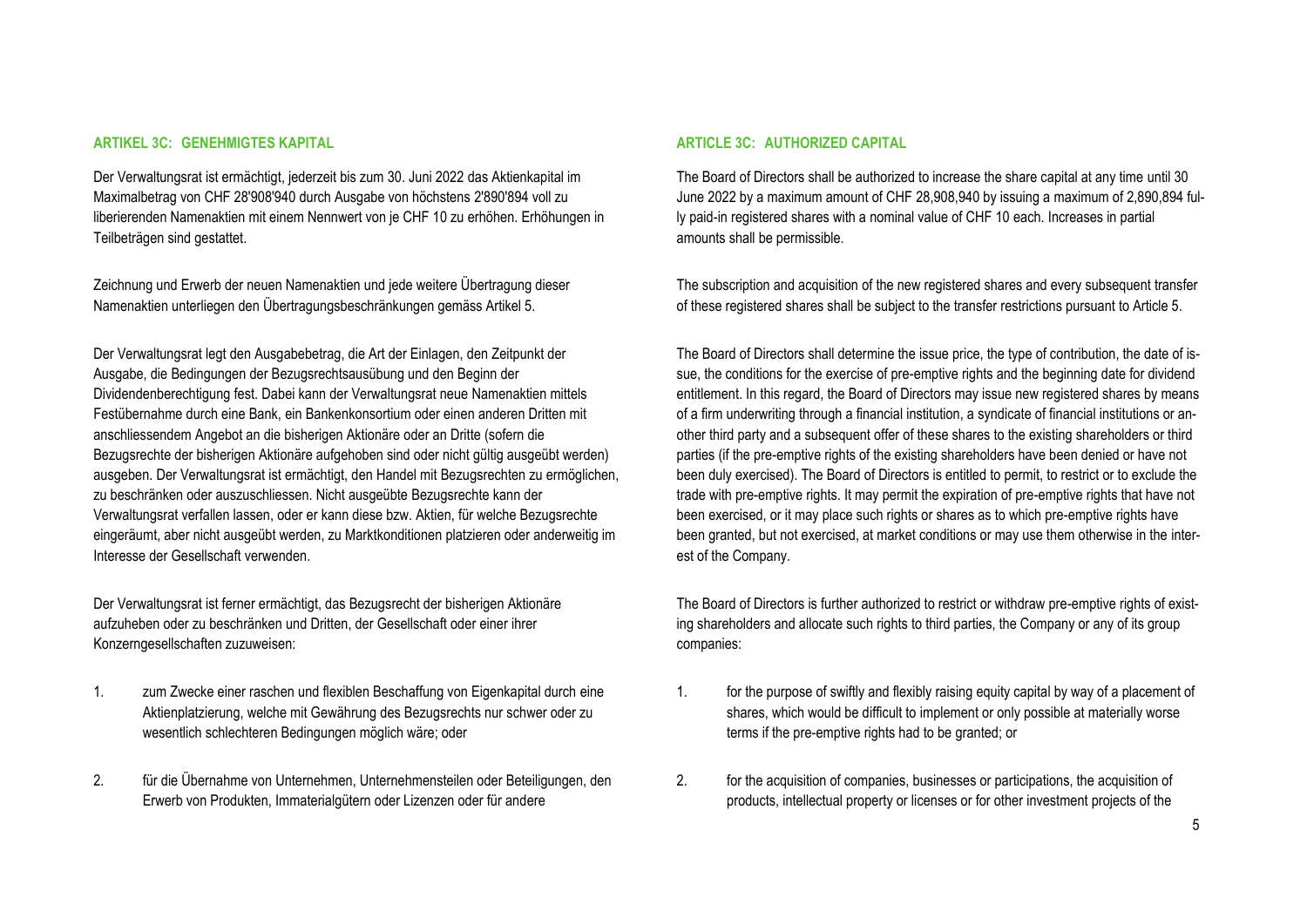Investitionsvorhaben der Gesellschaft oder einer ihrer Konzerngesellschaften oder für die Finanzierung oder Refinanzierung solcher Transaktionen durch eine Aktienplatzierung.

Die Gesamtzahl der Namenaktien, welche (i) aus bedingtem Kapital gemäss Art. 3a und Art. 3b der Statuten unter Ausschluss der Vorwegzeichnungsrechte der bestehenden Aktionäre im Rahmen aktiengebundener Finanzinstrumente, sowie (ii) aus genehmigtem Kapital gemäss diesem Art. 3c unter Ausschluss der Bezugsrechte der bestehenden Aktionäre ausgegeben werden, darf bis zum 30. Juni 2022 2'890'894 nicht überschreiten.

#### **ARTIKEL 4: FORM DER AKTIEN**

Die Gesellschaft gibt ihre Namenaktien ausschliesslich in Form von Wertrechten aus und führt diese als Bucheffekten (im Sinne des Bucheffektengesetzes). Die Aktionäre haben keinen Anspruch auf Umwandlung der ausgegebenen Namenaktien in eine andere Form. Der Aktionär kann von der Gesellschaft jederzeit die Ausstellung einer Bescheinigung über die in seinem Eigentum stehenden Aktien verlangen.

Die Gesellschaft führt über die von ihr ausgegebenen Wertrechte ein Wertrechtebuch, in das die Anzahl und Stückelung der ausgegebenen Wertrechte sowie die Aktionäre eingetragen werden. Das Wertrechtebuch ist nicht öffentlich.

Wertrechte können, sofern keine Bucheffekten geschaffen wurden, nur durch Zession übertragen werden. Die Zession bedarf zur Gültigkeit der Anzeige an die Gesellschaft, welche die Eintragung des Erwerbers im Aktienbuch nach Massgabe von Artikel 5 verweigern darf.

Die Übertragung von Bucheffekten und die Bestellung von Sicherheiten an Bucheffekten richten sich nach den Bestimmungen des Bucheffektengesetzes. Eine Übertragung von Bucheffekten oder eine Bestellung von Sicherheiten an Bucheffekten durch Zession ist ausgeschlossen. Die Übertragungsbeschränkungen von Artikel 5 gelten unverändert.

Company or any of its group companies, or for the financing or refinancing of any of such transactions through a placement of shares.

The aggregate number of registered shares issued until 30 June 2022 (i) in connection with equity-linked Financial Instruments out of conditional capital pursuant to Article 3a and 3b of the Articles of Association with the exclusion of advance subscription rights of existing shareholders, and/or (ii) out of authorized capital pursuant to this Article 3c with the exclusion of pre-emptive rights of existing shareholders, must not exceed 2,890,894 registered shares.

#### **ARTICLE 4: FORM OF SHARES**

The Company issues its registered shares only as uncertified securities (*Wertrechte*) and registers them as book-entry securities (in terms of the Book-Entry Securities Act). Shareholders have no right to request conversion of the form in which registered shares are issued into another form. The shareholder may at any time require from the Company the delivery of an attestation certifying his current shareholding.

The uncertified securities (*Wertrechte*), their number and division and the shareholders are registered in a register for uncertified securities. This register for uncertified securities is not public.

Uncertified securities (*Wertrechte*) may only be transferred by way of assignment provided that they are not registered as book-entry securities. In order to be valid, the assignment must be reported to the Company, which may refuse the entry of the assignee in the share register in accordance with Article 5.

The transfer of book-entry securities and the granting of security rights on book-entry securities have to be compliant with the Book-Entry Securities Act. The transfer of book-entry securities or the granting of security rights on book-entry securities by way of assignment is excluded. The transfer restrictions according to Article 5 are not affected by these regulations.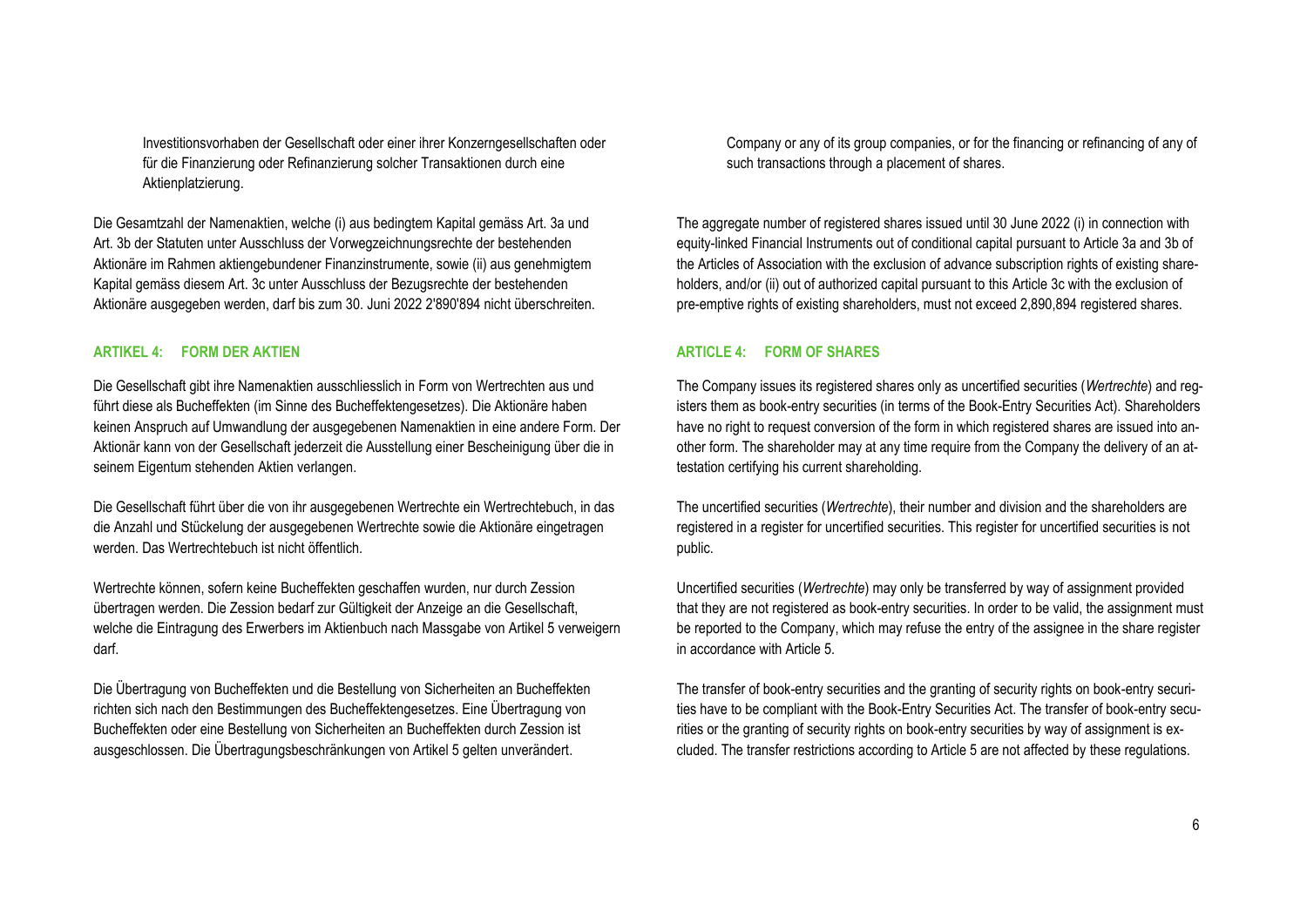#### **ARTIKEL 5: AKTIENBUCH; BESCHRÄNKUNGEN DER ÜBERTRAGBARKEIT**

Für die Namenaktien wird ein Aktienbuch geführt. Darin werden die Eigentümer und Nutzniesser mit Namen und Vornamen (bei juristischen Personen die Firma), Wohnort, Adresse und Staatsangehörigkeit (bei juristischen Personen der Sitz) eingetragen. Wechselt eine im Aktienbuch eingetragene Person ihre Adresse, so hat sie dies der Gesellschaft mitzuteilen.

Erwerber von Namenaktien werden auf Gesuch hin ohne Begrenzung als Aktionäre mit Stimmrecht im Aktienbuch eingetragen, falls sie ausdrücklich erklären, diese Namenaktien im eigenen Namen und für eigene Rechnung erworben zu haben, und die Meldepflichten gemäss dem Bundesgesetz über die Finanzmarktinfrastrukturen und das Marktverhalten im Effekten- und Derivatehandel (FinfraG) vom 19. Juni 2015 erfüllen. Zur Eintragung ins Aktienbuch als Aktionär mit Stimmrecht ist die Zustimmung der Gesellschaft notwendig. Die Eintragung als Aktionär mit Stimmrecht kann in den in Artikel 5 Abs. 3, Abs. 4 und Abs. 5 festgehaltenen Fällen abgelehnt werden. Lehnt die Gesellschaft das Gesuch um Eintragung des Erwerbers als Aktionär mit Stimmrecht nicht innerhalb von 20 Kalendertagen ab, so gilt dieser als Aktionär mit Stimmrecht. Nicht anerkannte Erwerber werden als Aktionäre ohne Stimmrecht ins Aktienbuch eingetragen. Die entsprechenden Aktien gelten in der Generalversammlung als nicht vertreten.

Personen, die im Eintragungsgesuch oder auf Aufforderung der Gesellschaft nicht ausdrücklich erklären, die Aktien für eigene Rechnung zu halten (nachstehend: Nominees), werden ohne weiteres bis maximal 3.0% des jeweils ausstehenden Aktienkapitals mit Stimmrecht im Aktienbuch eingetragen. Über diese Limite hinaus werden Namenaktien von Nominees nur dann mit Stimmrecht eingetragen, wenn der betreffende Nominee beim Gesuch zur Eintragung oder danach auf Aufforderung der Gesellschaft die Namen, Adressen und Aktienbestände derjenigen Personen bekannt gibt, für deren Rechnung er 0.5% oder mehr des jeweils ausstehenden Aktienkapitals hält, und wenn die Meldepflichten gemäss dem Bundesgesetz über die Finanzmarktinfrastrukturen und das Marktverhalten im Effektenund Derivatehandel (FinfraG) vom 19. Juni 2015 erfüllt werden. Der Verwaltungsrat ist ermächtigt, mit Nominees Vereinbarungen über deren Meldepflichten abzuschliessen.

#### **ARTICLE 5: SHARE REGISTER, TRANSFER RESTRICTIONS**

The identity of the owners/usufructuaries of registered shares shall be entered in the share register stating first/last name (for legal entities the company name), domicile, address and citizenship (for legal entities the legal domicile). Any person registered in the share register changing its address, must inform the Company accordingly.

Persons acquiring registered shares shall on application be entered in the share register without limitation as shareholders with voting rights, provided they expressly declare themselves to have acquired the said shares in their own name and for their own account and comply with the disclosure requirements stipulated by the Federal Act on Financial Market Infrastructure (FinfraG) of 19 June 2015. Entry in the share register of registered shares as a shareholder with voting rights is subject to the approval of the Company. Entry in the share register of registered shares as a shareholder with voting rights may be refused based on the grounds set out in Article 5 para. 3, 4 and 5. If the Company does not refuse to register the acquirer as shareholder with voting rights within 20 calendar days upon receipt of the application, the acquirer is deemed to be a shareholder with voting rights. Non-recognized acquirers shall be entered in the share register as shareholders without voting rights. The corresponding shares shall be considered as not represented in the General Meeting of Shareholders.

Persons not expressly declaring themselves to be holding shares for their own account in their application for entry in the share register or upon request by the Company (hereafter referred to as nominees) shall be entered in the share register with voting rights without further inquiry up to a maximum of 3,0% of the share capital outstanding at that time. Above this limit registered shares held by nominees shall be entered in the share register with voting rights only if the nominee in question in the application for registration or thereafter upon request by the Company makes known the names, addresses and shareholdings of the persons for whose account he is holding 0.5% or more of the share capital outstanding at that time and provided that the disclosure requirements stipulated by the Federal Act on Financial Market Infrastructure (FinfraG) of 19 June 2015 are complied with. The Board of Directors has the right to conclude agreements with nominees concerning their disclosure requirements.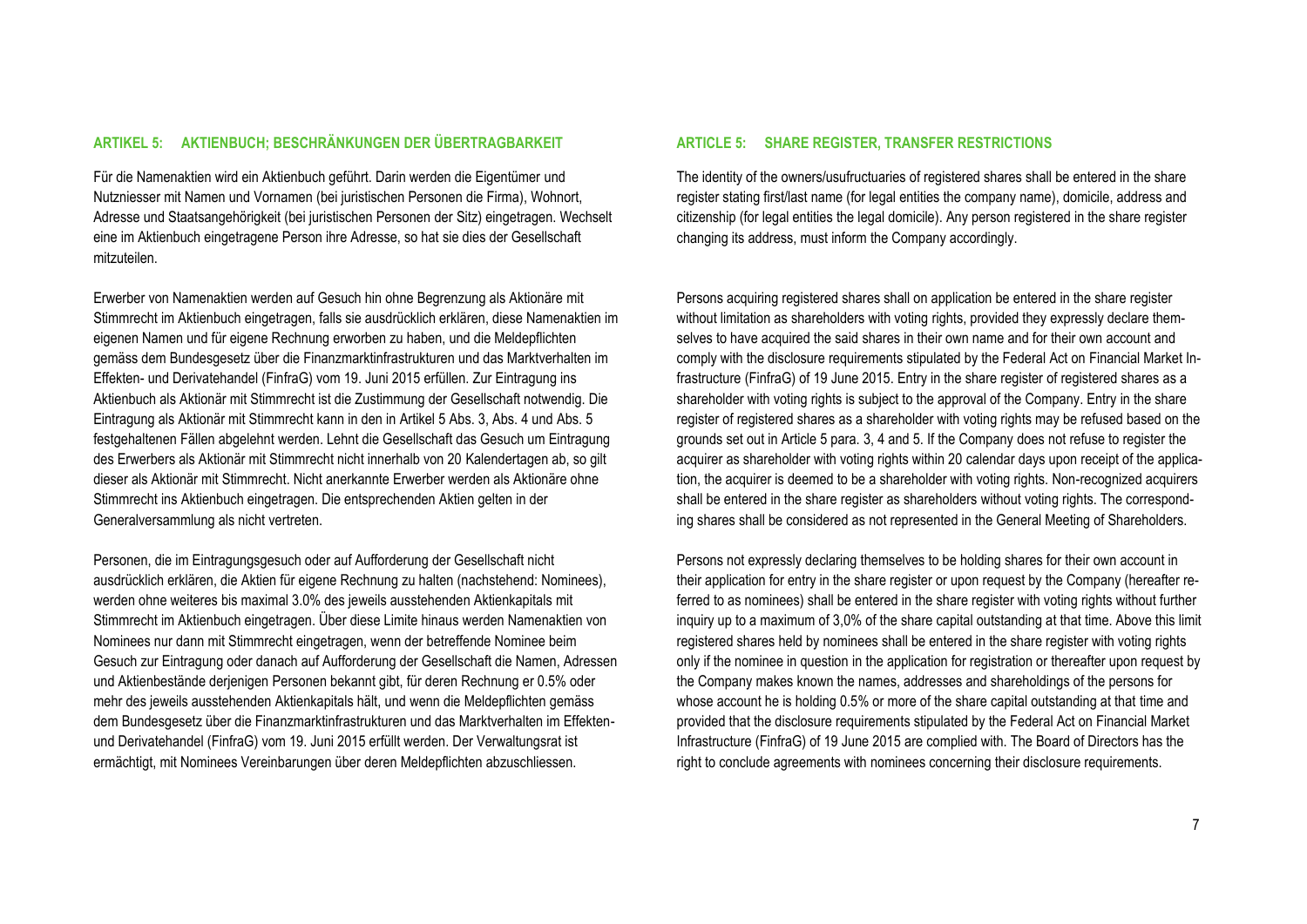Die oben erwähnte Beschränkung der Eintragung gilt, unter Vorbehalt von Art. 652b Abs. 3 OR, auch beim Erwerb von Aktien, welche mittels Ausübung von Bezugs-, Options- oder Wandelrechten aus Aktien oder sonstigen von der Gesellschaft oder Dritten ausgestellten Wertpapieren gezeichnet oder erworben werden.

Juristische Personen und Personengesellschaften oder andere Personenzusammenschlüsse oder Gesamthandverhältnisse, die untereinander kapital- oder stimmenmässig, durch eine einheitliche Leitung oder auf andere Weise verbunden sind, sowie natürliche oder juristische Personen oder Personengesellschaften, die im Hinblick auf eine Umgehung der Eintragungsbeschränkung (insbesondere als Syndikat) koordiniert vorgehen, gelten als ein Aktionär oder ein Nominee.

Die Gesellschaft kann in besonderen Fällen Ausnahmen von den obgenannten Beschränkungen (Artikel 5 Abs. 3, Abs. 4 und Abs. 5) genehmigen. Sodann kann die Gesellschaft nach Anhörung der betroffenen Personen Eintragungen im Aktienbuch als Aktionär mit Stimmrecht streichen, wenn diese durch falsche Angaben zustande gekommen sind oder wenn die betroffene Person nicht die gemäss Artikel 5 Abs. 3 verlangten Informationen zur Verfügung stellt. Der Betroffene muss über die Streichung sofort informiert werden.

Solange ein Erwerber nicht Aktionär mit Stimmrecht im Sinne von Artikel 5 geworden ist, kann er/sie weder die entsprechenden Stimmrechte noch die mit diesen in Zusammenhang stehenden Rechte wahrnehmen.

Subject to Art. 652b para. 3 CO, the above mentioned limit of registration also applies to the subscription for or acquisition of registered shares by exercising pre-emptive, option or convertible rights arising from shares or any other securities issued by the Company or third parties.

Legal entities or partnerships or other associations or joint ownership arrangements which are linked through capital ownership or voting rights, through common management or in like manner, as well as individuals, legal entities or partnerships (especially syndicates) which act in concert with the intent to circumvent the entry restriction are considered as one shareholder or nominee.

The Company may in special cases approve exceptions to the above restrictions (Article 5 para. 3, 4 and 5). After due consultation with the persons concerned, the Company is further authorized to delete entries in the share register as shareholder with voting rights with retroactive effect if they were effected on the basis of false information or if the respective person does not provide the information pursuant to Article 5 para. 3. The concerned person has to be immediately informed about the deletion.

Until an acquirer becomes a shareholder with voting rights for the shares in accordance with Article 5, she/he may neither exercise the voting rights connected with the shares nor other rights associated with the voting rights.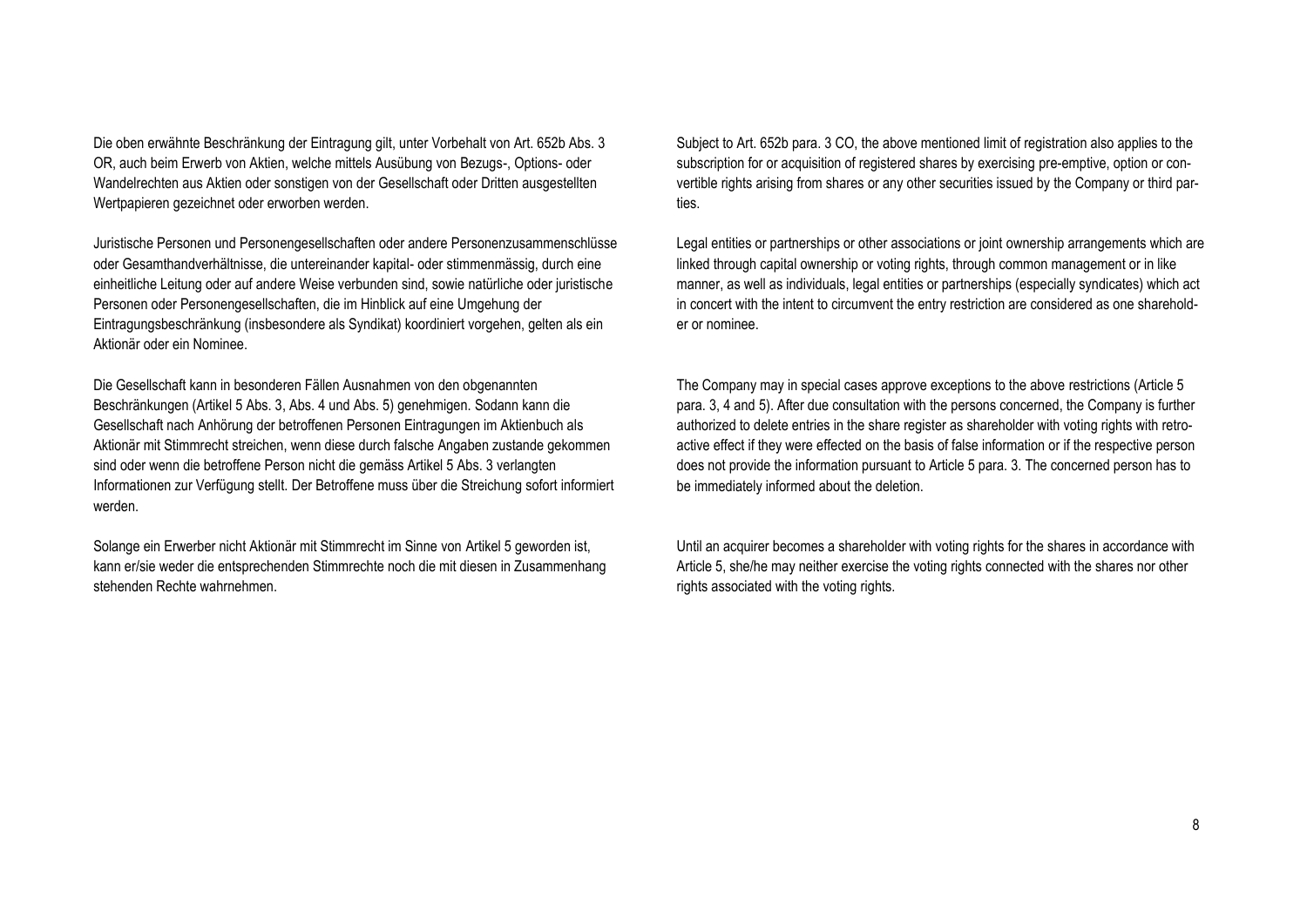### **III. Organisation**

### **A. Generalversammlung**

#### **ARTIKEL 6: BEFUGNISSE**

Oberstes Organ der Gesellschaft ist die Generalversammlung. Ihr stehen folgende unübertragbare Befugnisse zu:

- 
- 2. Wahl und Abberufung der Mitglieder des Verwaltungsrats, des Präsidenten des Verwaltungsrats, der Mitglieder des Vergütungsausschusses, der Revisionsstelle und des unabhängigen Stimmrechtsvertreters;
- 
- 4. Genehmigung der Jahresrechnung sowie Beschlussfassung über die Verwendung des Bilanzgewinns, insbesondere die Festsetzung der Dividende;
- 5. Genehmigung der Gesamtbeträge der maximalen Vergütungen des Verwaltungsrats und der Geschäftsleitung gemäss Artikel 12, 25 und 26;
- 
- 7. Beschlussfassung über die Gegenstände, die der Generalversammlung durch das Gesetz oder die Statuten vorbehalten sind oder ihr durch den Verwaltungsrat vorgelegt werden.

#### **ARTIKEL 7: VERSAMMLUNGEN**

Die ordentliche Generalversammlung findet jedes Jahr innerhalb von sechs Monaten nach

## **III. Organisation**

### **A. General Meeting**

#### **ARTICLE 6: AUTHORITIES**

The General Meeting is the supreme corporate body of the Company. It has the following non-transferable powers:

- 1. Festsetzung und Änderung der Statuten; 1. to adopt and amend the Articles of Association;
	- 2. to elect and recall the members of the Board of Directors, the Chairman of the Board of Directors, the members of the Remuneration Committee, the Auditors and the Independent Proxy;
- 3. Genehmigung des Lageberichts und der Konzernrechnung; 3. to approve the management report and the consolidated accounts;
	- 4. to approve the annual accounts as well as to pass resolutions regarding the allocation of profits as shown on the balance sheet, in particular to determine the dividends;
	- 5. to approve the aggregate amounts of the maximum compensation of the members of the Board of Directors and the executive management pursuant to Articles 12, 25 and 26;
- 6. Entlastung der Mitglieder des Verwaltungsrats; 6. to grant discharge to the members of the Board of Directors;
	- 7. to pass resolutions regarding issues which are reserved to the General Meeting by law or by the Articles of Association or which are presented to it by the Board of Directors.

#### **ARTICLE 7: MEETINGS**

The ordinary General Meeting shall be held annually within six months after the close of the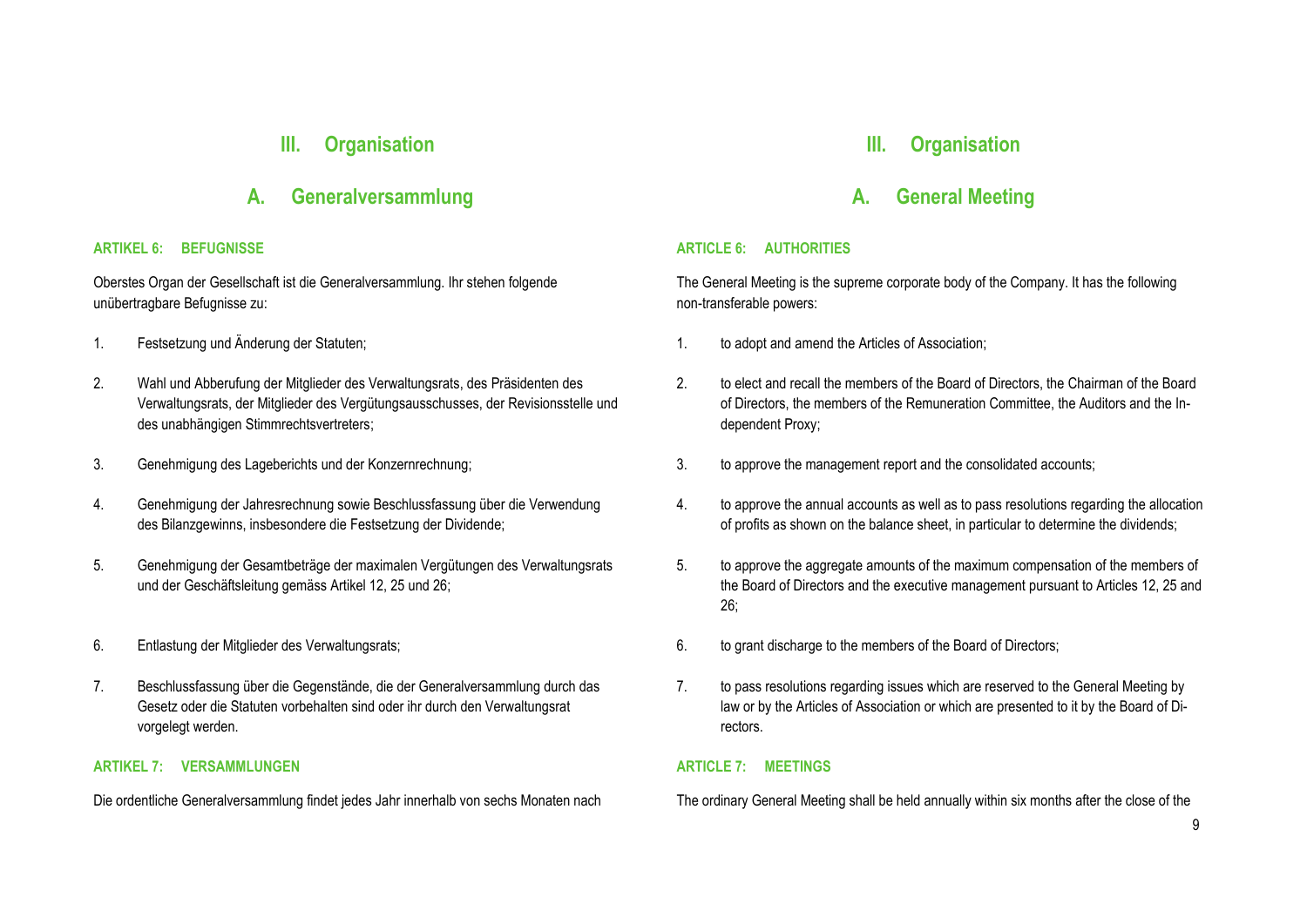Abschluss des Geschäftsjahres statt. Zeitpunkt und Ort werden durch den Verwaltungsrat bestimmt.

Ausserordentliche Generalversammlungen werden einberufen, sooft es notwendig ist, insbesondere in den vom Gesetz vorgesehenen Fällen.

Zu ausserordentlichen Generalversammlungen hat der Verwaltungsrat innerhalb von zwei Monaten einzuladen, wenn Aktionäre, die mindestens fünf Prozent des Aktienkapitals vertreten, schriftlich und unter Angabe der Verhandlungsgegenstände und der Anträge eine Einberufung verlangen.

#### **ARTIKEL 8: EINBERUFUNG**

Die Generalversammlung wird durch den Verwaltungsrat, nötigenfalls durch die Revisionsstelle einberufen. Das Einberufungsrecht steht auch den Liquidatoren zu.

Die Einladung erfolgt mindestens 20 Kalendertage vor der Versammlung durch Publikation im Schweizerischen Handelsamtsblatt. Soweit die Post- bzw. E-Mail-Adressen der Aktionäre bekannt sind, erfolgt die Einladung gleichzeitig per Post bzw. E-Mail. In der Einladung sind neben Tag, Zeit und Ort der Versammlung die Verhandlungsgegenstände sowie die Anträge des Verwaltungsrats und der Aktionäre, welche die Durchführung einer Generalversammlung oder die Traktandierung eines Verhandlungsgegenstandes verlangt haben, bekanntzugeben.

Spätestens 20 Kalendertage vor der ordentlichen Generalversammlung sind der Geschäftsbericht und der Revisionsbericht am Sitz der Gesellschaft zur Einsicht der Aktionäre aufzulegen. In der Einberufung zur Generalversammlung ist auf diese Auflegung und auf das Recht der Aktionäre hinzuweisen, die Zustellung dieser Unterlagen verlangen zu können.

#### **ARTIKEL 9: TRAKTANDEN**

Der Verwaltungsrat nimmt die Traktandierung der Verhandlungsgegenstände vor.

business year. The Board of Directors determines the time and location of the General Meeting.

Extraordinary General Meetings shall be called as often as necessary, in particular, in all cases required by law.

Extraordinary General Meetings shall be convened by the Board of Directors within 2 months if shareholders representing at least five percent of the share capital request such meeting in writing, setting forth the items to be discussed and the proposals to be decided upon.

#### **ARTICLE 8: NOTICE**

General Meetings shall be convened by the Board of Directors and, if need be, by the Auditors. The liquidators shall also be entitled to convene a General Meeting.

Notice of the General Meeting shall be given by publication in the Swiss Official Gazette of Commerce at least 20 calendar days before the date of the meeting. To the extent the post and/or e-mail addresses of the shareholders are known, notice shall be sent simultaneously by post and/or e-mail. The notice shall state the day, time and place of the Meeting, the agenda, the proposals of the Board of Directors and the proposals of the shareholders who have requested the General Meeting or that an item be included on the agenda.

The annual business report and the Auditors' report must be submitted for examination by the shareholders at the registered office of the Company at least 20 calendar days prior to the date of the ordinary General Meeting. Reference to such submission and to the shareholders' right to request the conveying of these documents to them shall be included in the notice to the General Meeting.

#### **ARTICLE 9: AGENDA**

The Board of Directors shall state the items on the agenda.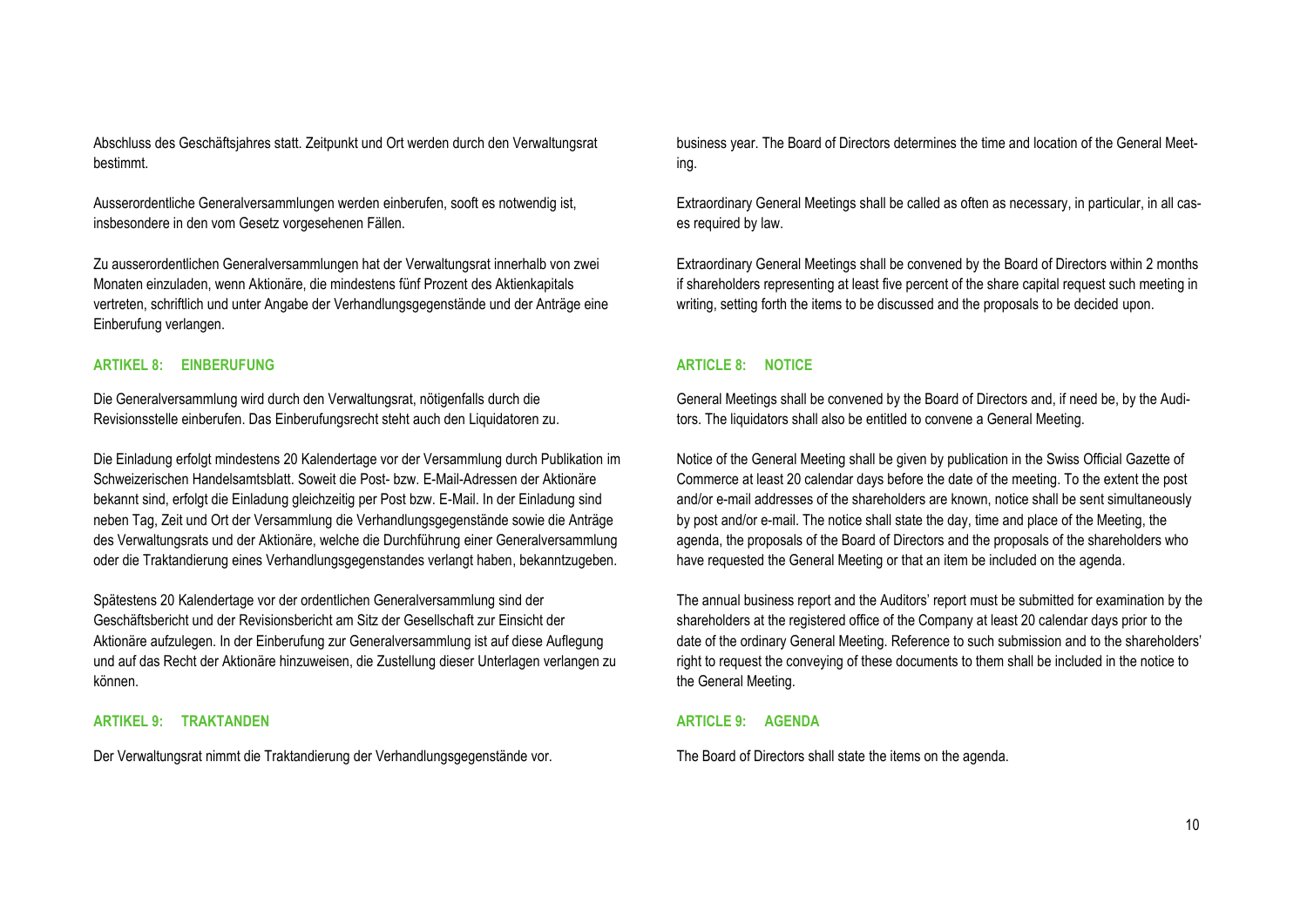Mit Stimmrecht eingetragene Aktionäre, die einzeln oder zusammen mindestens Aktien im Nennwert von CHF 1'000'000 vertreten, können vom Verwaltungsrat die Traktandierung eines Verhandlungsgegenstandes verlangen. Das Begehren um Traktandierung ist mindestens 45 Kalendertage vor der Generalversammlung schriftlich unter Angabe des Verhandlungsgegenstandes und der Anträge an den Präsidenten des Verwaltungsrats zu richten.

Über Anträge zu nicht gehörig angekündigten Verhandlungsgegenständen können keine Beschlüsse gefasst werden, ausser in den gesetzlich vorgesehenen Fällen.

#### **ARTIKEL 10: VORSITZ, PROTOKOLLE**

Den Vorsitz der Generalversammlung führt der Präsident des Verwaltungsrats, bei dessen Verhinderung ein anderes durch den Verwaltungsrat bestimmtes Mitglied des Verwaltungsrats oder ein von der Generalversammlung gewählter Tagespräsident ("**Vorsitzender**").

Der Vorsitzende bezeichnet den Protokollführer und die Stimmenzähler, die nicht Aktionäre sein müssen.

Der Verwaltungsrat sorgt für die Führung der Protokolle, die vom Vorsitzenden und vom Protokollführer zu unterzeichnen sind.

#### **ARTIKEL 11: BESCHLUSSFASSUNG**

Jede Aktie berechtigt, unter Vorbehalt der Bestimmungen von Artikel 5, zu einer Stimme.

Jeder Aktionär kann sich vom unabhängigen Stimmrechtsvertreter oder von einer anderen Person, die nicht Aktionär sein muss, vertreten lassen. Der Verwaltungsrat bestimmt die Anforderungen an Vollmachten und Weisungen.

Soweit nicht das Gesetz oder die Statuten abweichende Bestimmungen enthalten, fasst die Generalversammlung ihre Beschlüsse und vollzieht ihre Wahlen mit der einfachen Mehrheit der abgegebenen Stimmen, wobei Enthaltungen, leer eingelegte Stimmen und ungültige

Registered shareholders with voting rights individually or jointly representing at least shares with a par value of CHF 1,000,000 may demand that items be put on the agenda. Such demands have to be submitted to the Chairman of the Board of Directors at least 45 calendar days before the date of the General Meeting and shall be in writing, specifying the item and the proposals.

No resolutions may be passed on motions concerning agenda items which have not been duly announced apart from those exceptions permitted by law.

#### **ARTICLE 10: CHAIR, MINUTES**

The General Meeting shall be chaired by the Chairman of the Board of Directors, or, in his absence, by another member of the Board of Directors selected by the Board of Directors, or by another chairman elected for that day by the General Meeting ("**Chairman**").

The Chairman designates a Secretary for the minutes as well as the scrutineers who do not need to be shareholders.

The Board of Directors is responsible for the keeping of the minutes, which are to be signed by the Chairman and by the Secretary.

#### **ARTICLE 11: RESOLUTIONS**

Subject to the provisions of Article 5, each share entitles to one vote.

Each shareholder may be represented by the Independent Proxy or any other person who needs not be a shareholder. The Board of Directors determines the requirements regarding proxies and voting instructions.

The General Meeting shall pass its resolutions and carry out its elections with the simple majority of the votes cast, to the extent that neither the law nor the Articles of Association provide otherwise. Abstentions, empty votes and invalid votes will not be taken into account for the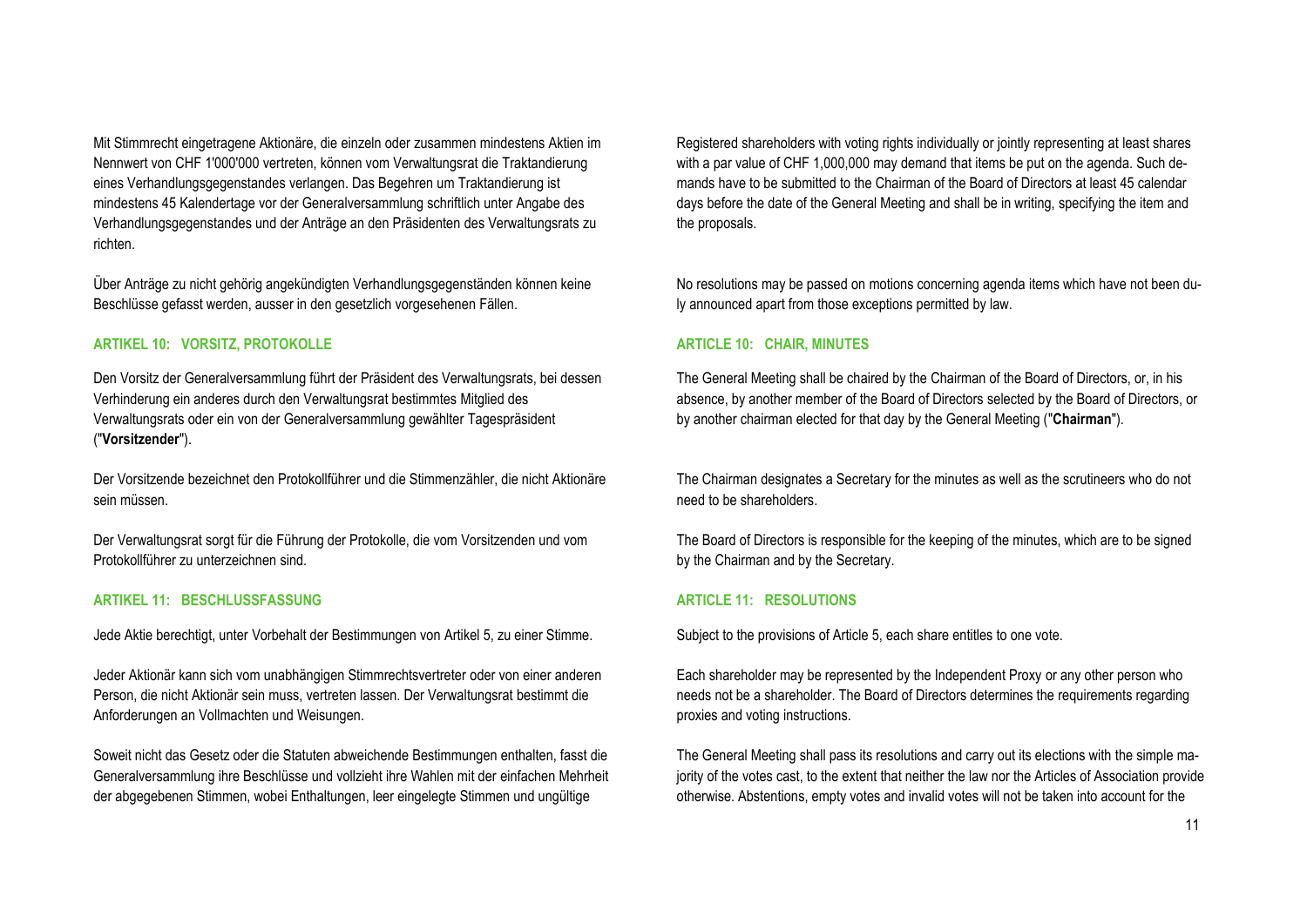Stimmen bei der Berechnung des Mehrs nicht berücksichtigt werden. calculation of the required majority.

Die Wahlen von Mitgliedern des Verwaltungsrats und des Vergütungsausschuss erfolgen jeweils einzeln.

Der Vorsitzende hat keinen Stichentscheid. The Chairman shall have no casting vote.

Der Vorsitzende bestimmt das Abstimmungsverfahren. The Chairman shall determine the voting procedure.

### **ARTIKEL 12: ABSTIMMUNG ÜBER VERGÜTUNGEN**

Die Generalversammlung genehmigt jährlich gesondert und bindend die Gesamtbeträge, die der Verwaltungsrat beantragt hat für:

- 1. die Vergütung des Verwaltungsrats gemäss Artikel 25 für die Dauer bis zur nächsten ordentlichen Generalversammlung;
- 2. die maximale Gesamtvergütung der Geschäftsleitung (fixe und erfolgsabhängige Bestandteile) gemäss Art. 26 Abs. 1 und 2, die im kommenden Geschäftsjahr zur Auszahlung bzw. Zuteilung gelangen kann.

Der Verwaltungsrat kann der Generalversammlung abweichende oder zusätzliche Anträge in Bezug auf die gleichen oder andere Zeitperioden zur Genehmigung vorlegen.

Verweigert die Generalversammlung die Genehmigung der beantragten fixen bzw. der beantragten erfolgsabhängigen Vergütung, so kann der Verwaltungsrat an derselben Generalversammlung neue Anträge stellen, eine neue ausserordentliche Generalversammlung einberufen und ihr neue Anträge zur Genehmigung unterbreiten oder er kann die Anträge zur Vergütung retrospektiv von der nächsten ordentlichen Generalversammlung genehmigen lassen.

Die jeweiligen Gesamtbeträge verstehen sich inklusive sämtlicher Beiträge der Mitglieder des Verwaltungsrats bzw. der Geschäftsleitung sowie der Gesellschaft an die Sozialversicherungen und Einrichtungen der beruflichen Vorsorge (Arbeitnehmer- und

The members of the Board of the Directors and the members of the Remuneration Committee are elected individually.

#### **ARTICLE 12: VOTES ON COMPENSATION**

Each year, the General Meeting votes separately and bindingly on the proposals by the Board of Directors regarding the aggregate amounts of:

- 1. the compensation of the Board of Directors according to Article 25 for the term of office until the next ordinary General Meeting;
- 2. the maximum overall compensation of the Executive Management (fixed and performance based components) pursuant to Art. 26 para. 1 and 2 that may be paid or allocated in the subsequent business year;

The Board of Directors may present to the General Meeting deviating or additional proposals for approval in relation to the same or different time periods.

If the General Meeting does not approve the proposed amount of the proposed fixed or proposed variable compensation, as the case may be, the Board of Directors may either submit new proposals at the same General Meeting, convene a new extraordinary General Meeting and make new proposals for approval or may submit the proposals regarding compensation for retrospective approval at the next ordinary General Meeting.

The aggregate compensation amounts for members of the Board of Directors as well as for Executive Management are deemed to be inclusive of all social security and pension contributions of the members of the Board of Directors and the executive management respectively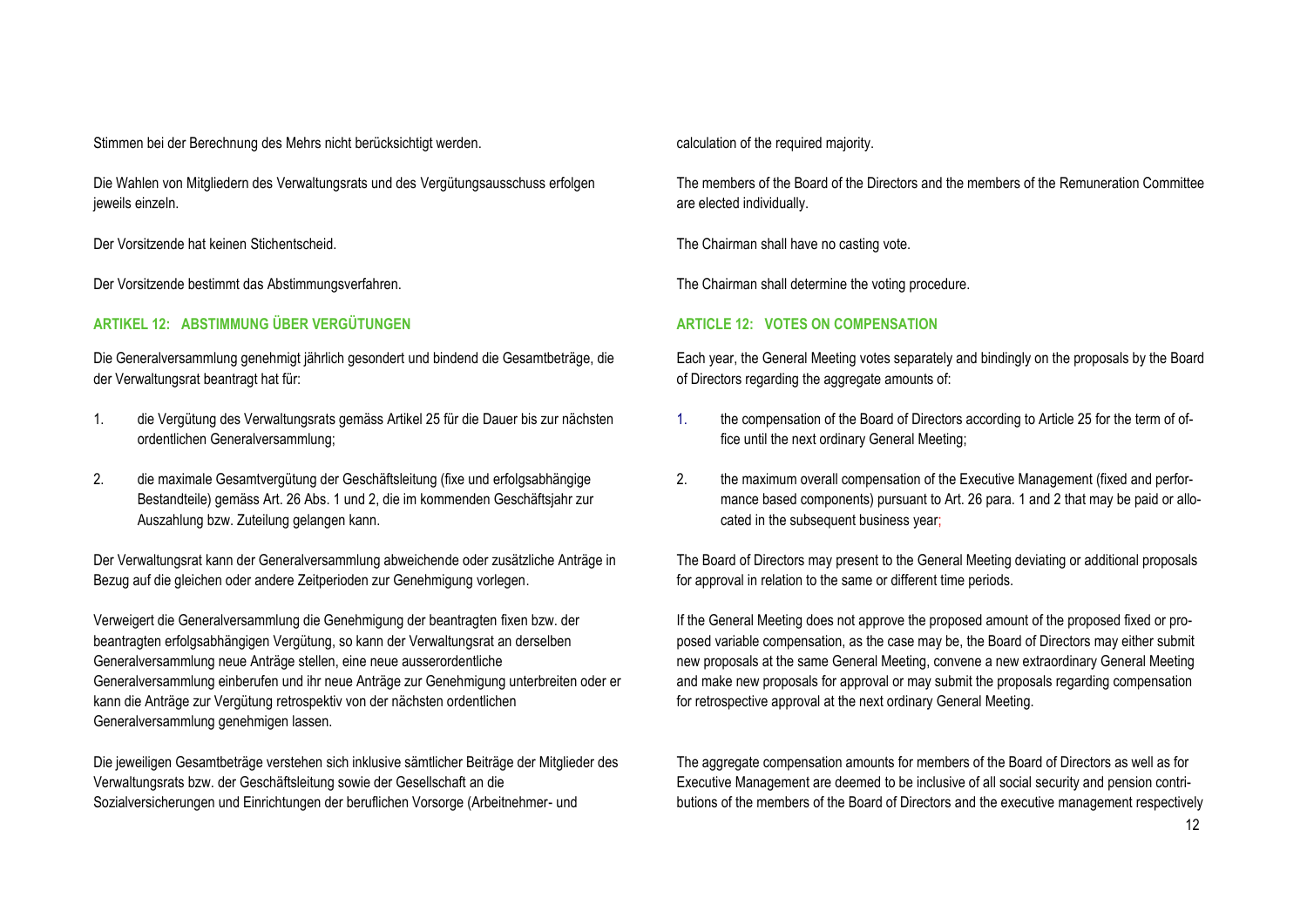Die von der Generalversammlung genehmigten Vergütungen können von der Gesellschaft oder von ihr direkt oder indirekt kontrollierten Gesellschaften ausgezahlt werden.

Die Generalversammlung führt eine Konsultativabstimmung über den vom Verwaltungsrat erstellten Vergütungsbericht durch.

#### **ARTIKEL 13: QUALIFIZIERTES MEHR FÜR WICHTIGE BESCHLÜSSE**

Ein Beschluss der Generalversammlung, der mindestens zwei Drittel der vertretenen Aktienstimmen und die absolute Mehrheit der vertretenen Aktiennennwerte auf sich vereinigt, ist erforderlich für:

- 1. die in Artikel 704 Abs. 1 OR sowie Artikel 18 und Artikel 64 im Bundesgesetz über Fusion, Spaltung, Umwandlung und Vermögensübertragung (Fusionsgesetz) vom 3. Oktober 2003 genannten Fälle;
- 2. die Erleichterung oder Aufhebung der Beschränkung der Übertragbarkeit der Namenaktien;
- 3. eine Änderung dieses Artikels 13. 3. any change to this Article 13.

#### **ARTIKEL 14: UNABHÄNGIGER STIMMRECHTSVERTRETER**

Die Generalversammlung wählt einen unabhängigen Stimmrechtsvertreter. Wählbar sind natürliche oder juristische Personen und Personengesellschaften.

Die Amtsdauer des unabhängigen Stimmrechtsvertreters endet an der nächsten ordentlichen Generalversammlung. Wiederwahl ist möglich. Seine Pflichten richten sich nach den anwendbaren gesetzlichen Bestimmungen.

Arbeitgeberbeiträge). **Arbeitgeberbeiträge**). **and the Company (contributions by employee and employer).** And the Company (contributions by employee and employer).

The compensation approved by the General Meeting may be paid by the Company or by companies being directly or indirectly controlled by the Company.

The General Meeting shall cast a consultative vote on the compensation report issued by the Board of Directors.

#### **ARTICLE 13: QUALIFIED MAJORITY FOR IMPORTANT RESOLUTIONS**

A resolution of the General Meeting passed by at least two thirds of the represented share votes and the absolute majority of the represented shares par value is required for:

- 1. the cases listed in Article 704 para. 1 CO and in Article 18 and Article 64 of the Federal Act on Merger, Demerger, Transformation and Transfer of Assets (Merger Act) dated 3 October 2003;
- 2. the easement or abolition of the restriction of the transferability of the registered shares;
- 

#### **ARTICLE 14: INDEPENDENT PROXY**

The General Meeting elects an independent proxy. Natural persons as well as legal entities and partnerships are eligible for election.

The term of office of the Independent Proxy ends at the next ordinary General Meeting. Reelection is possible. The duties of the Independent Proxy are governed by the relevant statutory provisions.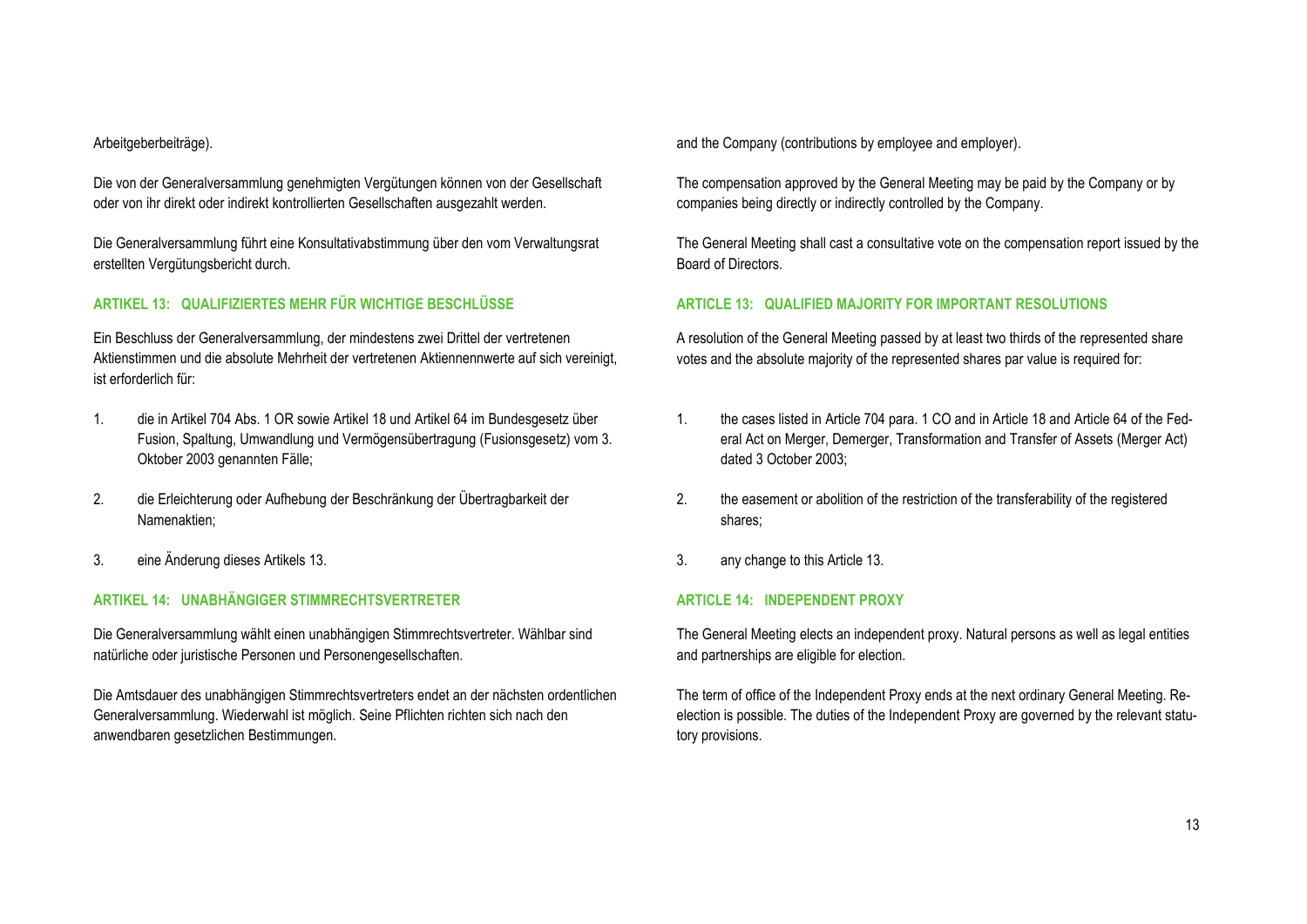### **B. Verwaltungsrat**

#### **ARTIKEL 15: WAHL, AMTSDAUER, KONSTITUIERUNG**

Der Verwaltungsrat besteht aus mindestens drei Mitgliedern. Die Amtsdauer der Mitglieder des Verwaltungsrats sowie des Präsidenten entspricht der gesetzlich zulässigen Maximaldauer von einem Jahr und endet mit Abschluss der nächsten ordentlichen Generalversammlung. Wiederwahl ist zulässig, soweit das betreffende Mitglied zum Zeitpunkt der Wahl oder Wiederwahl das 70. Altersjahr noch nicht vollendet hat.

Der Verwaltungsrat bezeichnet den Sekretär, der weder Aktionär noch Mitglied des Verwaltungsrats sein muss.

#### **ARTIKEL 16: OBERLEITUNG, DELEGATION**

Dem Verwaltungsrat obliegt die oberste Leitung der Gesellschaft und die Überwachung der Geschäftsführung. Er vertritt die Gesellschaft nach aussen und besorgt alle Angelegenheiten, die nicht nach Gesetz, Statuten oder Reglement einem anderen Organ der Gesellschaft übertragen sind.

Der Verwaltungsrat kann die Geschäftsführung oder einzelne Teile derselben sowie die Vertretung der Gesellschaft an eine oder mehrere natürliche Personen oder Mitglieder des Verwaltungsrats übertragen. Er erlässt das Organisationsreglement und ordnet die entsprechenden Vertragsverhältnisse.

#### **ARTIKEL 17: AUFGABEN**

Der Verwaltungsrat hat folgende unübertragbare und unentziehbare Aufgaben:

- 
- 

### **B. Board of Directors**

#### **ARTICLE 15: ELECTION, TERM OF OFFICE, CONSTITUTION**

The Board of Directors shall consist of a minimum of three members. The term of the members of the Board of Directors as well of the Chairman shall correspond to the legally permitted maximum term of one year and shall end at the end of the next ordinary General Meeting. Re-election is possible as long as at the time of election or re-election the relevant member has not completed the age of 70.

The Board of Directors appoints the Secretary who does not need to be a shareholder or a member of the Board of Directors.

#### **ARTICLE 16: ULTIMATE DIRECTION, DELEGATION**

The Board of Directors is entrusted with the ultimate direction of the Company as well as the supervision of the management. It represents the Company towards third parties and attends to all matters which are not delegated to or reserved for another corporate body of the Company by law, the Articles of Association or the regulations.

The Board of Directors may delegate the management and the representation of the Company wholly or in part to one or several natural persons or members of the Board of Directors. The Board of Directors shall enact the organizational regulations and arrange for the respective contractual relationships.

#### **ARTICLE 17: DUTIES**

The Board of Directors has the following non-transferable and irrevocable duties:

- 1. Oberleitung der Gesellschaft und Erteilung der nötigen Weisungen; 1. to ultimately direct the Company and issue the necessary directives;
- 2. Festlegung der Organisation; 2. to determine the organization;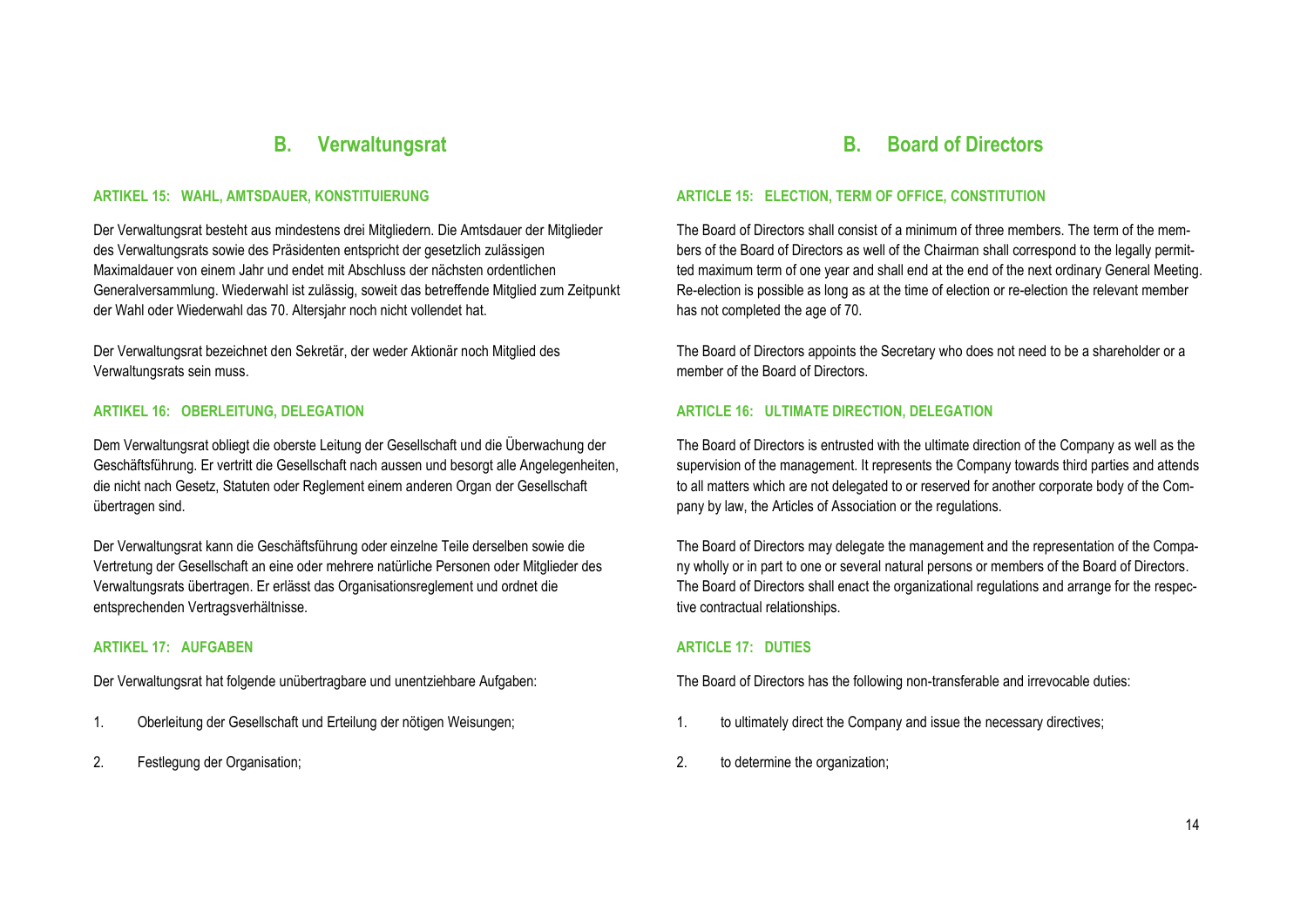- 3. Ausgestaltung des Rechnungswesens, des internen Kontrollsystems (IKS), der Finanzkontrolle und der Finanzplanung sowie die Durchführung einer Risikobeurteilung;
- 4. Ernennung und Abberufung der mit der Geschäftsführung und der Vertretung betrauten Personen und Regelung der Zeichnungsberechtigung;
- 5. Oberaufsicht über die mit der Geschäftsführung betrauten Personen, namentlich im Hinblick auf die Befolgung der Gesetze, Statuten, Reglemente und Weisungen;
- 6. Erstellung des Geschäftsberichtes sowie Vorbereitung der Generalversammlung und Ausführung ihrer Beschlüsse;
- 
- 8. Benachrichtigung des Richters im Falle der Überschuldung; 8. to inform the judge in the event of over-indebtedness;
- 9. Beschlussfassung über die nachträgliche Leistung von Einlagen auf nicht vollständig liberierte Aktien und daraus folgenden Statutenänderungen;
- 10. Beschlussfassung über die Feststellung von Kapitalerhöhungen, die Erstellung des Kapitalerhöhungsberichts und daraus folgende Statutenänderungen;
- 11. Prüfung der Einhaltung der gesetzlichen Bestimmungen betreffend Einsetzung, Wahl und fachliche Voraussetzungen der Revisionsstelle;
- 

Ist das Amt des Präsidenten des Verwaltungsrats vakant, ist der Vergütungsausschuss nicht vollständig besetzt oder hat die Gesellschaft keinen unabhängigen Stimmrechtsvertreter, so

- 3. to organize the accounting, the internal control system (ICS), the financial control and the financial planning as well as to perform a risk assessment;
- 4. to appoint and recall the persons entrusted with the executive management and representation of the Company and to grant signatory power;
- 5. to ultimately supervise the persons entrusted with the management, in particular with respect to compliance with the law, the Articles of Association, regulations and directives;
- 6. to prepare the business report, as well as the General Meeting and to implement the latter's resolutions;
- 7. Erstellung des Vergütungsberichts; 7. to prepare the compensation report;
	-
	- 9. to pass resolutions regarding the subsequent payment of capital with respect to nonfully paid-in shares and regarding the amendments to the Articles of Association entailed thereby;
	- 10. to pass resolutions confirming increases in share capital regarding the preparation of the capital increase report and regarding the amendments to the Articles of Association entailed thereby;
	- 11. to examine compliance with the legal requirements regarding the appointment, election and the professional qualifications of the Auditors;
- 12. Abschluss von Verträgen gemäss Artikel 12, 36 und 70 des Fusionsgesetzes. 12. to execute the agreements pursuant to Articles 12, 36 and 70 of the Merger Act.

If the office of the Chairman of the Board of Directors is vacant, the Remuneration Committee is not complete or the Company does not have an Independent Proxy, the Board of Directors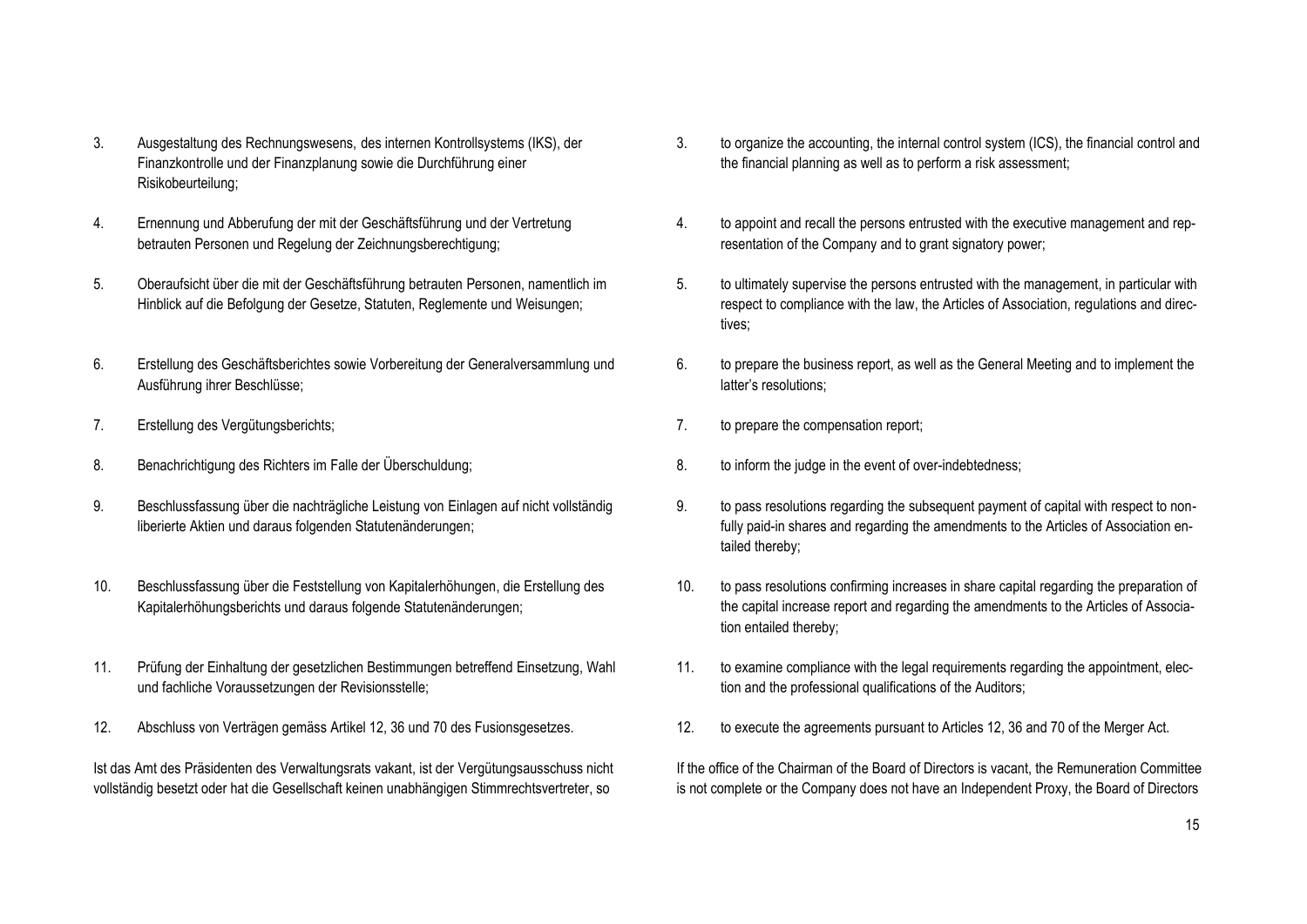ernennt der Verwaltungsrat jeweils für die Dauer bis zum Abschluss der nächsten ordentlichen Generalversammlung einen Ersatz, welcher – mit Ausnahme des unabhängigen Stimmrechtsvertreters – ein Mitglied des Verwaltungsrats sein muss.

#### **ARTIKEL 18: ORGANISATION, PROTOKOLLE**

Sitzungsordnung, Beschlussfähigkeit (Präsenz) und Beschlussfassung des Verwaltungsrats richten sich nach dem Organisationsreglement.

Über die Verhandlungen und Beschlüsse des Verwaltungsrats ist ein Protokoll zu führen. Das Protokoll ist vom Vorsitzenden und vom Sekretär des Verwaltungsrats zu unterzeichnen.

#### **ARTIKEL 19: VERGÜTUNGSAUSSCHUSS**

Die Generalversammlung wählt aus den Mitgliedern des Verwaltungsrats mindestens 2 Mitglieder in den Vergütungsausschuss. Die Amtsdauer der Mitglieder des Vergütungsausschusses beträgt ein Jahr und endet an der nächsten ordentlichen Generalversammlung. Wiederwahl ist zulässig.

Der Vergütungsausschuss hat grundsätzlich die folgenden Aufgaben in Vergütungsfragen: The Remuneration Committee has the following duties regarding compensation matters:

- 1. Antragstellung an den Gesamtverwaltungsrat betreffend das Vergütungssystem der Landis+Gyr Group nach Massgabe der Grundsätze von Artikel 25 und 26;
- 2. Antragstellung an den Gesamtverwaltungsrat betreffend Festlegung der vergütungsrelevanten Ziele für die Geschäftsleitung;
- 3. Antragstellung an den Gesamtverwaltungsrat betreffend Genehmigung der individuellen Vergütungen des Präsidenten des Verwaltungsrats, der übrigen Mitglieder des Verwaltungsrats sowie der individuellen maximalen Gesamtvergütung des CEO;

shall appoint a substitute for the time period until the conclusion of the next ordinary General Meeting that must be - with the exception of the Independent Proxy - a member of the Board of Directors.

#### **ARTICLE 18: ORGANIZATION, MINUTES**

The organization of the meetings, the presence quorum and the passing of resolutions of the Board of Directors shall be in compliance with the organizational regulations.

Der Vorsitzende hat den Stichentscheid. The Chairman shall have the casting vote.

Minutes shall be kept of the deliberations and resolutions of the Board of Directors. The minutes shall be signed by the Chairman and the Secretary of the Board of Directors.

#### **ARTICLE 19: REMUNERATION COMMITTEE**

The General Meeting elects all the members to the Remuneration Committee from among the Board of Directors, it being understood that the Remuneration Committee should consist of at least 2 members. The term of office of the members of the Remuneration Committee shall be one year and shall end at the next ordinary General Meeting. Re-election is possible.

- 1. proposals to the full Board of Directors regarding the compensation scheme of the Landis+Gyr Group pursuant to the principles of Articles 25 and 26;
- 2. proposals to the full Board of Directors regarding the determination of compensationrelated targets for the executive management;
- 3. proposals to the full Board of Directors regarding the approval of the individual compensation of the Chairman of the Board of Directors, the other members of the Board of Directors as well as the maximum aggregate compensation of the CEO;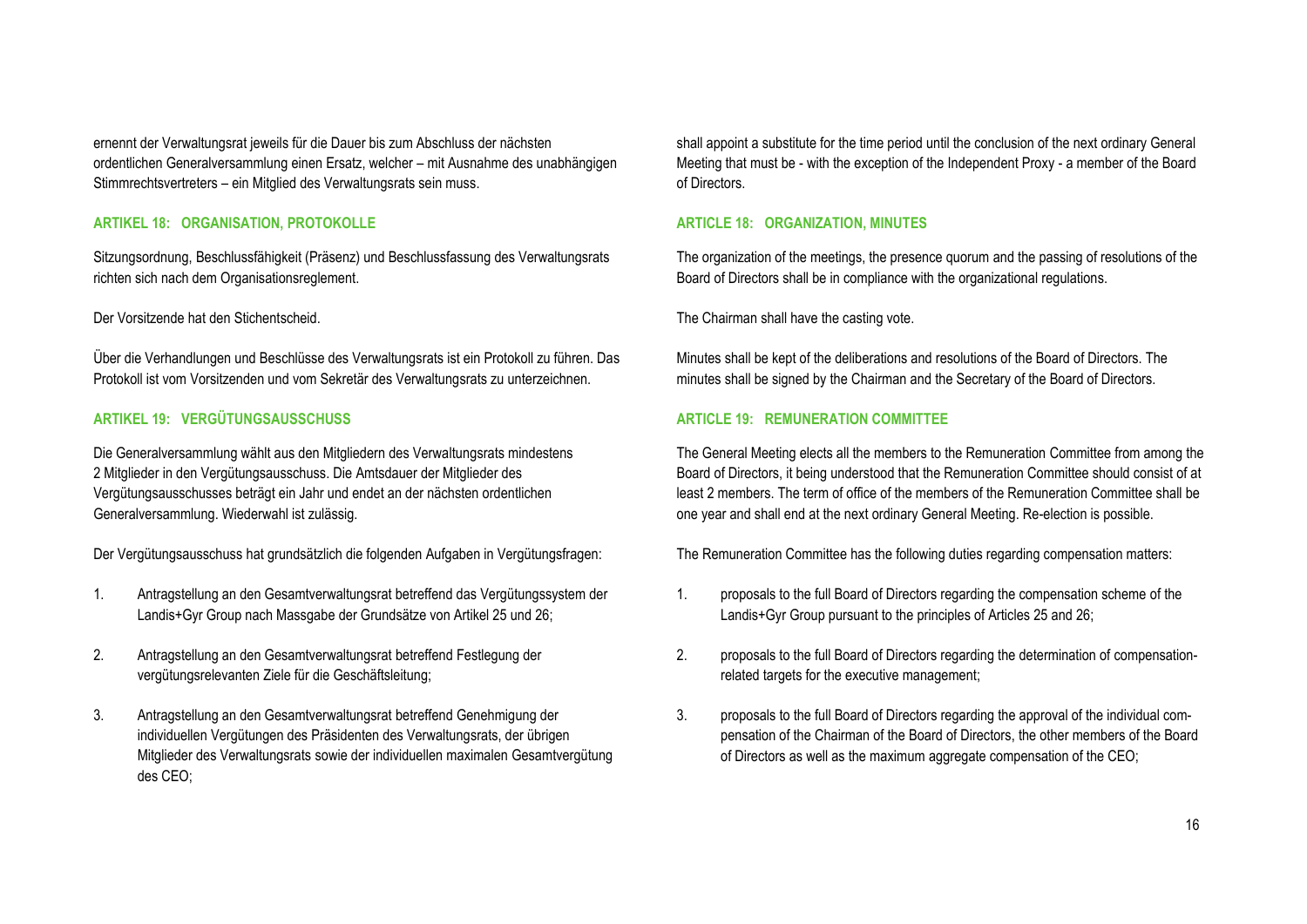- 4. Antragstellung an den Gesamtverwaltungsrat betreffend die individuellen Vergütungen (feste Vergütung und variable Vergütung) der Mitglieder der obersten Geschäftsleitung sowie deren weiteren Anstellungsbedingungen und Titel.
- 5. Antragstellung an den Gesamtverwaltungsrat betreffend Änderungen der Statuten bezüglich des Vergütungssystems zur Entschädigung der Mitglieder der obersten Geschäftsleitung;
- 6. Antragstellung an den Gesamtverwaltungsrat betreffend Mandaten gemäss Artikel 23 und weiteren Nebenbeschäftigungen der Mitglieder der Geschäftsleitung;
- 

Der Verwaltungsrat regelt allfällige weitere Aufgaben und Zuständigkeiten des Vergütungsausschuss im Organisationsreglement.

### **C. Revisionsstelle**

#### **ARTIKEL 20: REVISIONSPFLICHT, WAHL UND EINSETZUNG DER REVISIONSSTELLE UND IHRE AUFGABEN**

Die Generalversammlung wählt eine Revisionsstelle gemäss den Bestimmungen dieses Artikels. Die Revisionsstelle ist in das Handelsregister einzutragen.

Die Gesellschaft hat ihre Jahresrechnung durch eine Revisionsstelle ordentlich prüfen zu lassen.

Der Verwaltungsrat ist verpflichtet, die Einhaltung dieser Bestimmungen zu überwachen und der Generalversammlung eine Revisionsstelle zur Wahl vorzuschlagen, welche die entsprechenden Anforderungen insbesondere hinsichtlich fachlicher Qualifikation und Unabhängigkeit gemäss den Vorschriften des Obligationenrechts (Artikel 727 ff.) und Revisionsaufsichtsgesetzes vom 16. Dezember 2005 in der jeweiligen Fassung erfüllt.

- 4. proposals to the full Board of Directors regarding the individual compensation (fixed and variable compensation) of the members of the executive management as well as their further terms of employment and titles;
- 5. proposals to the full Board of Directors regarding amendments to the Articles of Association with respect to the compensation scheme for members of the executive management;
- 6. proposals to the full Board of Directors regarding mandates pursuant to Article 23 and further additional occupation of the members of the executive management;
- 7. Weitere in diesen Statuten vorgesehene Aufgaben und Kompetenzen. 7. further duties and responsibilities as provided for in the Articles of Association.

The Board of Directors will provide for possible further duties and responsibilities of the Remuneration Committee in the organizational regulations.

### **C. Auditors**

#### **ARTICLE 20: DUTY OF AUDIT, ELECTION, APPOINTMENT AND DUTIES OF AUDITORS**

The General Meeting shall elect the Auditors pursuant to the provisions of this Article. The Auditors must be registered in the Commercial Register.

The Auditors shall perform a regular audit of the Company's annual financial statements.

The Board of Directors shall monitor compliance with these provisions and nominate for election by the General Meeting such Auditors which meet the respective requirements, in particular, regarding qualification and independence pursuant to the provisions of the CO (Articles 727 et seq.) and the Swiss Audit Supervision Act of 16 December 2005 in the relevant applicable version.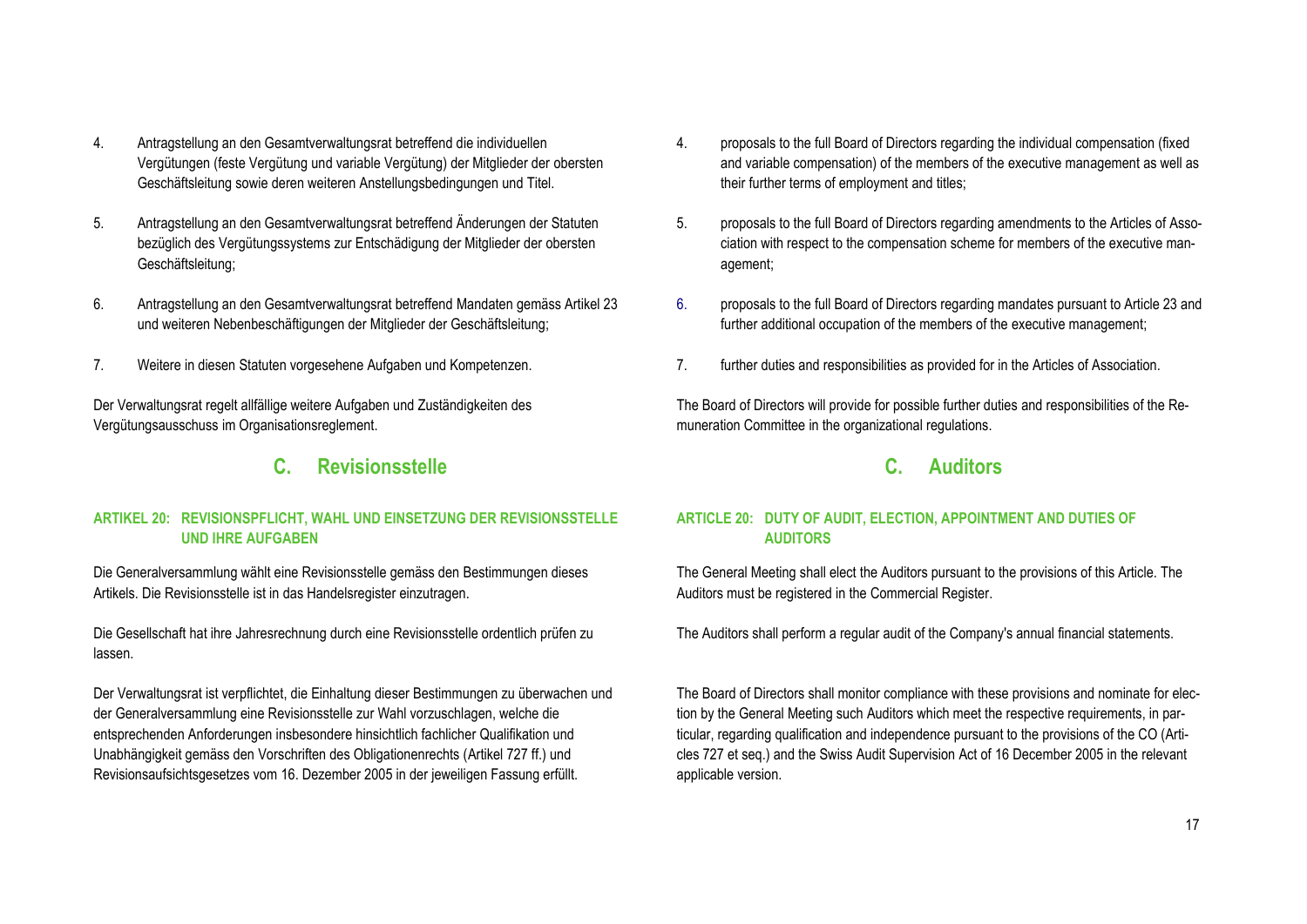Die Amtsdauer der Revisionsstelle beträgt 1 Jahr. Ihr Amt endet mit der Abnahme der letzten Jahresrechnung. Wiederwahl und Abberufung sind jederzeit möglich.

### **IV. Rechnungslegung**

#### **ARTIKEL 21: JAHRESRECHNUNG UND KONZERNRECHNUNG**

Die Gesellschaft erstellt ihren Geschäftsbericht einschliesslich Jahresrechnung (Einzelabschluss) und Konzernrechnung gemäss den anwendbaren gesetzlichen Vorschriften.

### **ARTIKEL 22: GEWINNVERTEILUNG**

Unter Vorbehalt der gesetzlichen Vorschriften über die Gewinnverteilung, insbesondere Artikel 671 ff. OR, steht der Bilanzgewinn zur Verfügung der Generalversammlung.

Die Dividende darf erst festgesetzt werden, nachdem die dem Gesetz entsprechenden Zuweisungen an die gesetzlichen Reserven abgezogen worden sind. Alle Dividenden, welche innerhalb von fünf Jahren nach ihrer Fälligkeit nicht bezogen worden sind, verfallen zugunsten der Gesellschaft.

The Auditors' term of office shall be 1 year. It shall end with the approval of the last annual financial accounts. Re-election and revocation are possible at any time.

Die Revisionsstelle hat die Rechte und Pflichten gemäss Artikel 728 ff. OR. The Auditors' rights and obligations are those foreseen in Articles 728 et seq. CO.

## **IV. Accounting Principles**

### **ARTICLE 21: ANNUAL ACCOUNTS AND CONSOLIDATED FINANCIAL STATEMENTS**

The Company prepares its annual report including annual accounts (statutory financial statements) and consolidated financial statements in accordance with applicable law.

Beginn und Ende des Geschäftsjahres werden vom Verwaltungsrat festgelegt. The Board of Directors shall determine the start and the end of the Company's business year.

### **ARTICLE 22: DISTRIBUTION OF PROFITS**

Subject to the statutory provisions regarding the distribution of profits, in particular Articles 671 et seq. CO, the profits as shown on the balance sheet may be allocated by the General Meeting at its discretion.

The dividend may only be determined after the transfers foreseen by law to the compulsory reserve funds have been deducted. All dividends unclaimed within a period of five years after their due date shall be forfeited to the Company.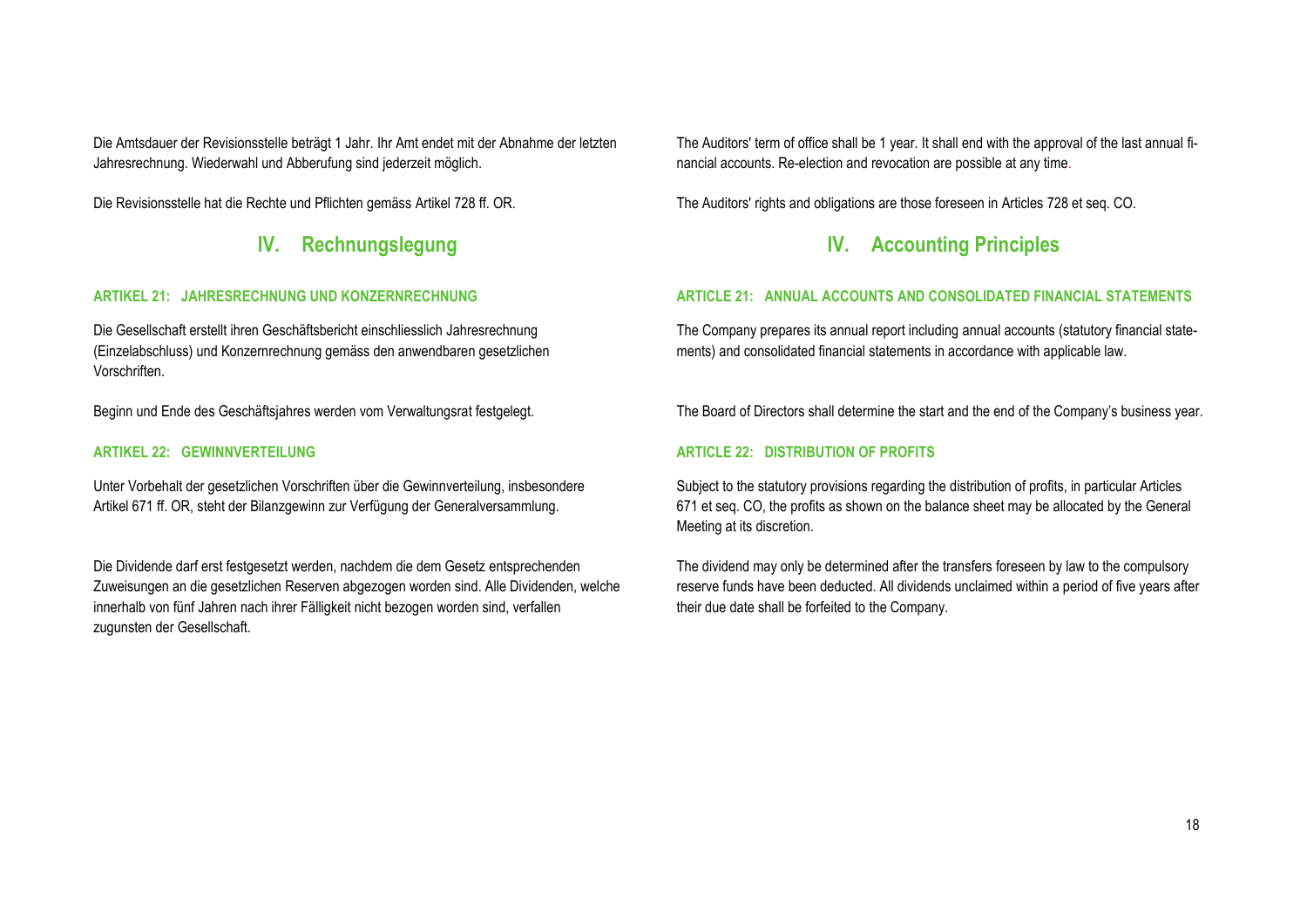## **V. Vergütungen und damit zusammenhängende Bestimmungen**

#### **ARTIKEL 23: ZULÄSSIGE WEITERE TÄTIGKEITEN**

Die Mitglieder des Verwaltungsrats dürfen je die folgenden weiteren Tätigkeiten in den obersten Leitungs- oder Verwaltungsorganen von Rechtseinheiten ausüben, die verpflichtet sind, sich in das Handelsregister oder in ein entsprechendes ausländisches Register einzutragen, und die nicht durch die Gesellschaft kontrolliert werden, die Gesellschaft nicht kontrollieren oder die nicht Einrichtungen der beruflichen Vorsorge sind, die Mitarbeiter der Landis+Gyr Gruppe versichert:

- 1. maximal 4 (bzw. der Präsident des Verwaltungsrates maximal 3) Mandate als Verwaltungsratsmitglied oder als Mitglied anderer oberster Leitungs- oder Verwaltungsorgane von Gesellschaften, die als Publikumsgesellschaften gemäss Artikel 727 Abs. 1 Ziffer 1 OR gelten; sowie zusätzlich
- 2. maximal 10 Mandate als Verwaltungsratsmitglied oder als Mitglied anderer oberster Leitungs- oder Verwaltungsorgane von Rechtseinheiten, welche die obgenannten Kriterien nicht erfüllen; sowie zusätzlich
- 3. maximal 10 Mandate in Vereinen, gemeinnützigen Stiftungen sowie Personalfürsorgestiftungen.

Die Mitglieder der Geschäftsleitung dürfen mit Genehmigung des Vergütungsausschusses je die folgenden weiteren Tätigkeiten in den obersten Leitungs- oder Verwaltungsorganen von Rechtseinheiten ausüben, die verpflichtet sind, sich in das Handelsregister oder in ein entsprechendes ausländisches Register einzutragen, und die nicht durch die Gesellschaft kontrolliert werden, die Gesellschaft nicht kontrollieren oder die nicht Einrichtungen der beruflichen Vorsorge sind, die Mitarbeiter der Landis+Gyr Gruppe versichert:

1. maximal 1 Mandat als Verwaltungsratsmitglied oder als Mitglied eines anderen obersten Leitungs- oder Verwaltungsorgans einer Gesellschaft, die als

## **V. Compensation and related provisions**

#### **ARTICLE 23: PERMITTED ADDITIONAL ACTIVITIES**

The members of the Board of Directors may have the following other functions in the superior management or administrative bodies of legal units obliged to register themselves in a Swiss commercial register or a foreign equivalent thereof and which are not controlled by the Company, do not control the Company or do not constitute pension funds insuring employees of the Landis+Gyr Group:

- 1. up to 4 (respectively the Chairman of the Board of Directors up to 3) mandates as member of the board of directors or any other superior management or administrative body of publicly traded companies pursuant to Article 727 para. 1 number 1 CO; and, in addition,
- 2. up to 10 mandates as member of the board of directors or any other superior management or administrative body of legal entities that do not meet the above mentioned criteria; and, in addition,
- 3. up to 10 mandates in associations, charity foundations and employee assistance foundations.

With the approval of the Remuneration Committee, the members of the executive management may have the following other functions in the superior management or administrative bodies of legal entities obliged to register themselves in a Swiss commercial register or a foreign equivalent thereof and which are not controlled by the Company, do not control the Company or do not constitute pension funds insuring employees of the Landis+Gyr Group:

1. up to 1 mandate as member of a board of directors or any other superior management or administrative body of a publicly traded company pursuant to Article 727 pa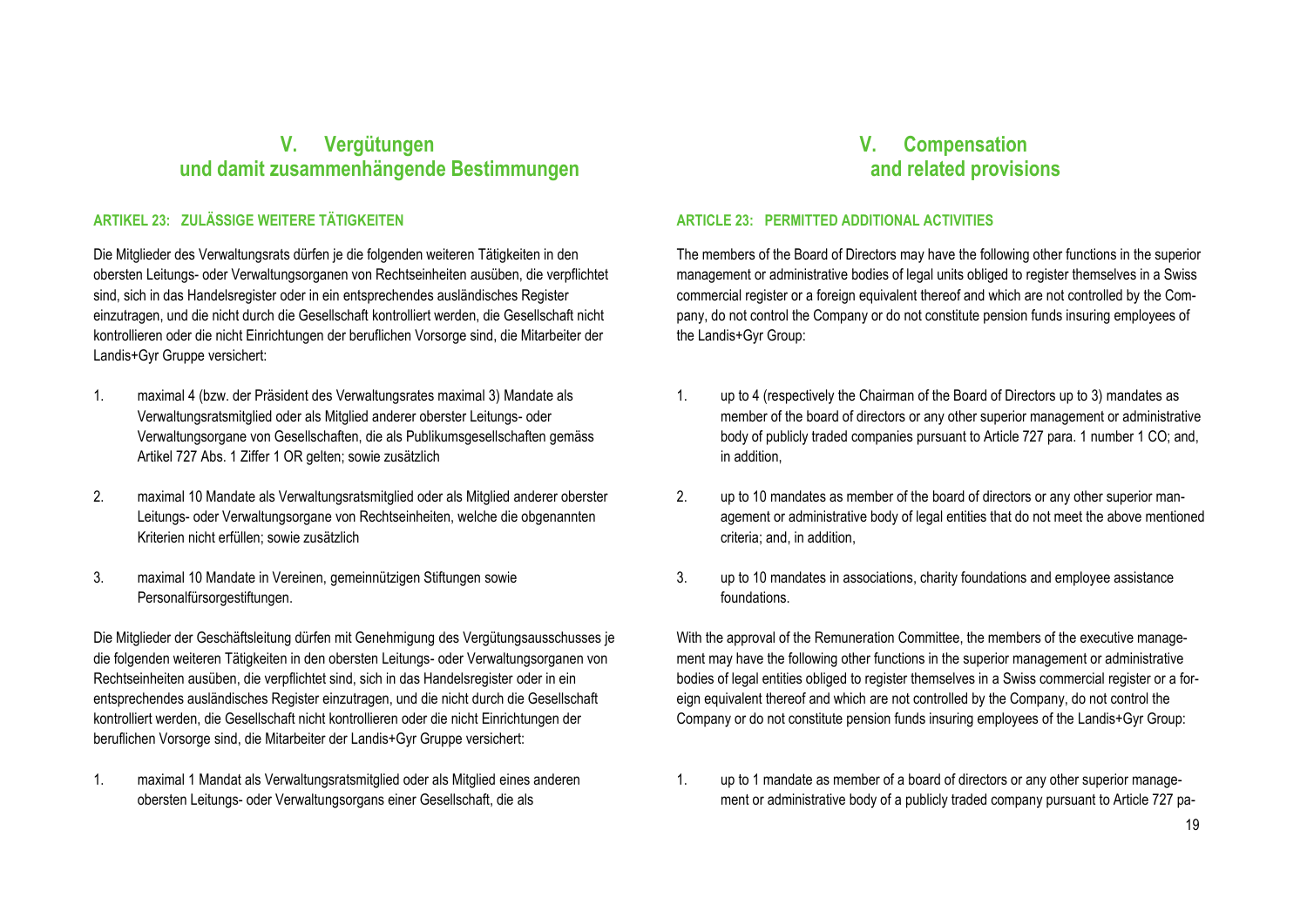Publikumsgesellschaft gemäss Artikel 727 Abs. 1 Ziffer 1 OR gilt; sowie zusätzlich rate and and rate 1 CO; and, in addition

2. maximal 5 Mandate als Verwaltungsratsmitglied oder als Mitglied anderer oberster Leitungs- oder Verwaltungsorgane in weiteren Rechtseinheiten, welche die obgenannten Kriterien nicht erfüllen.

Sowohl hinsichtlich der zusätzlichen Tätigkeiten der Mitglieder des Verwaltungsrats als auch der Geschäftsleitung gelten Mandate bei Gesellschaften, die unter einheitlicher Kontrolle oder gleicher wirtschaftlicher Berechtigung stehen, als ein Mandat.

#### **ARTIKEL 24: VERTRÄGE DIE DEN VERGÜTUNGEN FÜR MITGLIEDER DES VERWALTUNGSRATS UND DER GESCHÄFTSLEITUNG ZUGRUNDE LIEGEN**

Die Mandatsverträge der Mitglieder des Verwaltungsrats sind befristet bis zum Abschluss der nächsten ordentlichen Generalversammlung. Vorbehalten bleiben vorzeitige Rücktritte oder Abwahlen.

Die Arbeitsverträge der Mitglieder der Geschäftsleitung sind grundsätzlich unbefristet. Ist aus Sicht des Verwaltungsrats eine Befristung angezeigt, so darf die feste Dauer maximal 1 Jahr betragen. Bei unbefristeten Arbeitsverträgen darf die Kündigungsfrist 12 Monate nicht übersteigen.

Die Vereinbarung von Konkurrenzverboten für die Zeit nach Beendigung eines Arbeitsvertrags und deren Abgeltung ist zulässig, soweit dies geschäftsmäßig begründet ist. Die Abgeltung eines solchen Konkurrenzverbots darf insgesamt den Durchschnitt der dem betreffenden Mitglied der Geschäftsleitung gezahlten (fixen) Vergütungen der letzten drei Jahre nicht übersteigen.

### **ARTIKEL 25: GRUNDSÄTZE DER VERGÜTUNGEN FÜR DIE MITGLIEDER DES VERWALTUNGSRATS**

Die Mitglieder des Verwaltungsrats erhalten ein fixes Grundhonorar und fixe Entschädigungen für Mitgliedschaften in Ausschüssen oder für Funktionen des

2. up to 5 mandates as member of the board of directors or any other superior management or administrative body of other legal entities that do not meet the above mentioned criteria.

With respect to the additional activities of both the members of the Board of Directors and the executive management, mandates in companies that are under uniform control or the same beneficial ownership are deemed one mandate.

#### **ARTICLE 24: AGREEMENTS RELATED TO COMPENSATION FOR MEMBERS OF THE BOARD OF DIRECTORS AND THE EXECUTIVE MANAGEMENT**

The mandate agreements of the members of the Board of Directors have a fixed term until the conclusion of the next ordinary General Meeting. Early termination or removals remain reserved.

The employment agreements of the members of the executive management shall in principle be concluded for an indefinite period. If the Board of Directors considers a fixed term appropriate, such fixed term shall not exceed 1 year. With respect to employment agreements entered into for an indefinite period, the maximum notice period must not exceed 12 months.

Non-competition agreements for the time following termination of an employment contract and the associated compensation are permitted to the extent that this is justified from a business perspective. The compensation for such a non-competition obligation may not exceed in total the average of the (fixed) compensation paid to the respective member of the executive management during the last three years.

#### **ARTICLE 25: PRINCIPLES RELATING TO THE COMPENSATION OF THE MEMBERS OF THE BOARD OF DIRECTORS**

The members of the Board of Directors shall receive a fixed basic fee and fixed fees for memberships in committees or for roles of the Board of Directors as well as a lump sum com-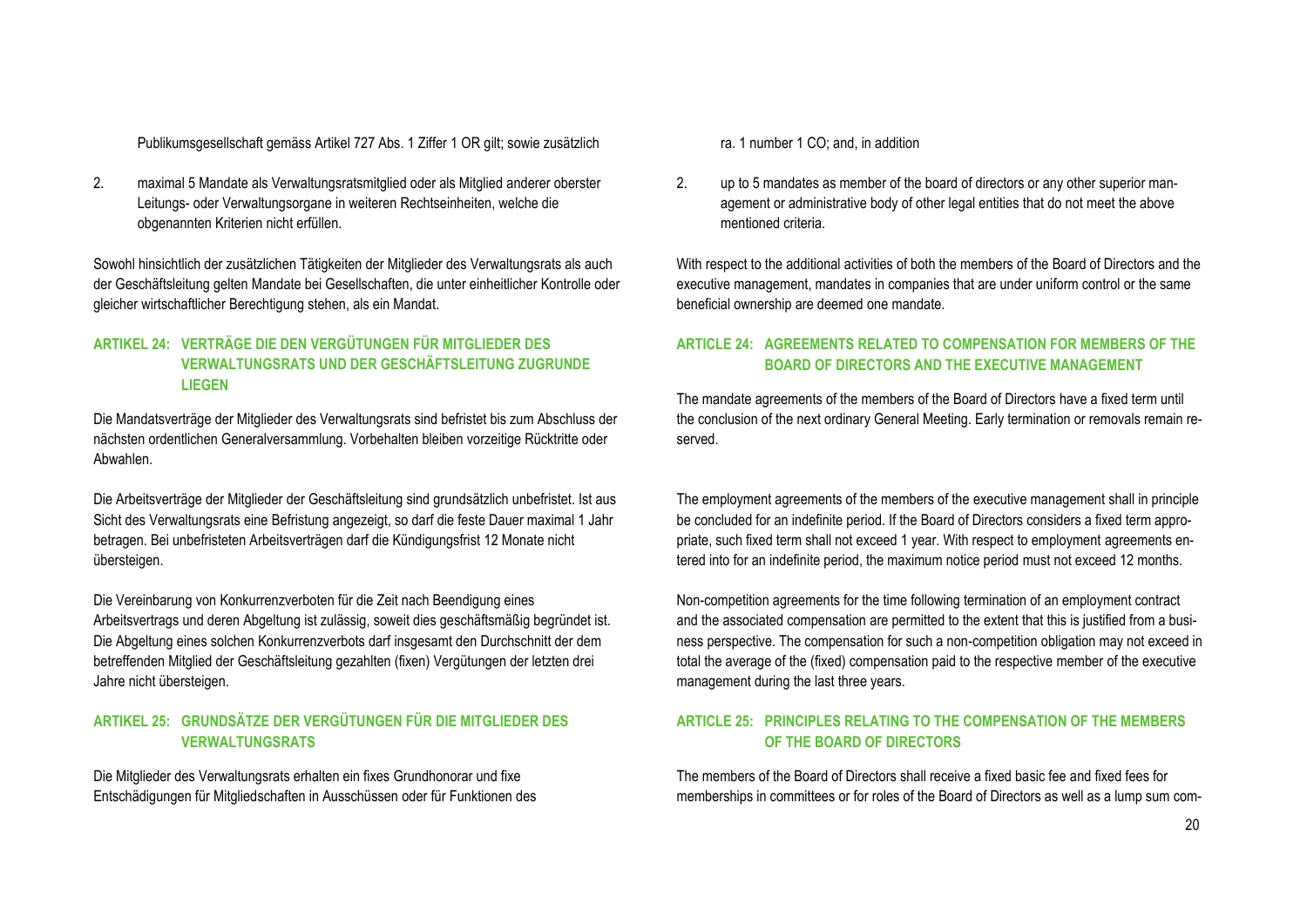Verwaltungsrats sowie eine pauschale Spesenentschädigung, die jeweils vom Gesamtverwaltungsrat auf Antrag des Vergütungsausschusses unter Vorbehalt und im Rahmen der durch die Generalversammlung genehmigten Gesamtvergütung festzusetzen sind. Die Entschädigung wird in bar und in Form von Aktien der Gesellschaft ausbezahlt. In Ausnahmefällen kann den Mitgliedern des Verwaltungsrats unter Vorbehalt und im Rahmen der Genehmigung der Generalversammlung eine erfolgsabhängige Vergütung ausgerichtet werden.

Die Mitglieder des Verwaltungsrats können zusätzlich für Beratungsleistungen zugunsten der Gesellschaft oder anderer Konzerngesellschaften, die sie nicht in ihrer Funktion als Mitglied des Verwaltungsrats erbringen, nach marktüblichen Ansätzen in bar entschädigt werden unter Vorbehalt der Genehmigung durch die Generalversammlung.

#### **ARTIKEL 26: GRUNDSÄTZE DER VERGÜTUNGEN FÜR DIE MITGLIEDER DER GESCHÄFTSLEITUNG**

Die Vergütung der Mitglieder der Geschäftsleitung besteht, unter Vorbehalt der Genehmigung durch die Generalversammlung, aus einer fixen Vergütung in bar sowie einer erfolgsabhängigen Vergütung, welche von der Gesellschaft oder von ihr kontrollierten Gesellschaften ausgerichtet werden können. Die fixe Vergütung umfasst die Grundvergütung und weitere Vergütungselemente. Die erfolgsabhängige Vergütung setzt sich aus einem kurzfristigen erfolgsabhängigen Vergütungselement in bar sowie einem mehrjährigen Beteiligungsprogramm gemäss den Bestimmungen der vom Verwaltungsrat im Rahmen der Vorgaben von Absatz 2 und Absatz 3 dieses Artikels 26 zu erlassender Reglemente zusammen.

Die kurzfristige erfolgsabhängige Vergütung in bar richtet sich nach dem Erreichungsgrad bestimmter im Voraus vom Verwaltungsrat definierter Ziele über eine einjährige Leistungsperiode, die in der Regel dem Geschäftsjahr der Gesellschaft entspricht. Die Höhe des individuellen Zielbonus bei Zielerreichung von hundert Prozent wird vom Verwaltungsrat für jedes Geschäftsleitungsmitglied individuell festgelegt. Die Ziele werden für jedes Geschäftsleitungsmitglied unter Berücksichtigung seiner Position, Verantwortung und Aufgaben sowie den lokalen Marktbedingungen jährlich zu Beginn der einjährigen Leistungsperiode vom Verwaltungsrat festgelegt. Am Ende der einjährigen Leistungsperiode

pensation for expenses which are determined by the full Board of Directors based on the proposal of the Remuneration Committee and subject to and within the limits of the aggregate amounts approved by the General Meeting. The compensation is awarded in cash and in form of shares in the Company. In exceptional cases and subject to and within the limits of the approval by the General Meeting, the members of the Board of Directors may be awarded a performance related compensation.

The members of the Board of Directors providing consulting services to the Company or other group companies in a function other than as members of the Board of Directors may be compensated in cash according to standard market rates subject to approval by the General Meeting.

#### **ARTICLE 26: PRINCIPLES OF COMPENSATION RELATING TO THE MEMBERS OF THE EXECUTIVE MANAGEMENT**

Subject to approval by the General Meeting, remuneration for members of the executive management consists of fixed base remuneration in cash as well as performance-based remuneration, all of which may be paid by the Company or companies controlled by it. The fixed remuneration in cash comprises the base remuneration and additional remuneration elements. Performance-based remuneration consists of a short term performance-based remuneration in cash as well as a multi-year management incentivization share participation plan, the terms of which shall be set forth in regulations to be enacted by the Board of Directors in accordance with the provisions set forth in paragraphs 2 and 3 of this Article 26.

The amount of short-term performance-based remuneration in cash depends on the achievement of targets set by the Board of Directors over the course of a one-year performance period. The amount of the individual short-term performance-based remuneration for hundred percent target achievement (target bonus) shall be set by the Board of Directors separately for each member of the executive management. Targets shall be determined on an annual basis for each member of the executive management, taking into account his position, responsibilities, and tasks, as well as local market conditions, at the start of a one-year performance period. At the conclusion of the one-year performance period, the total target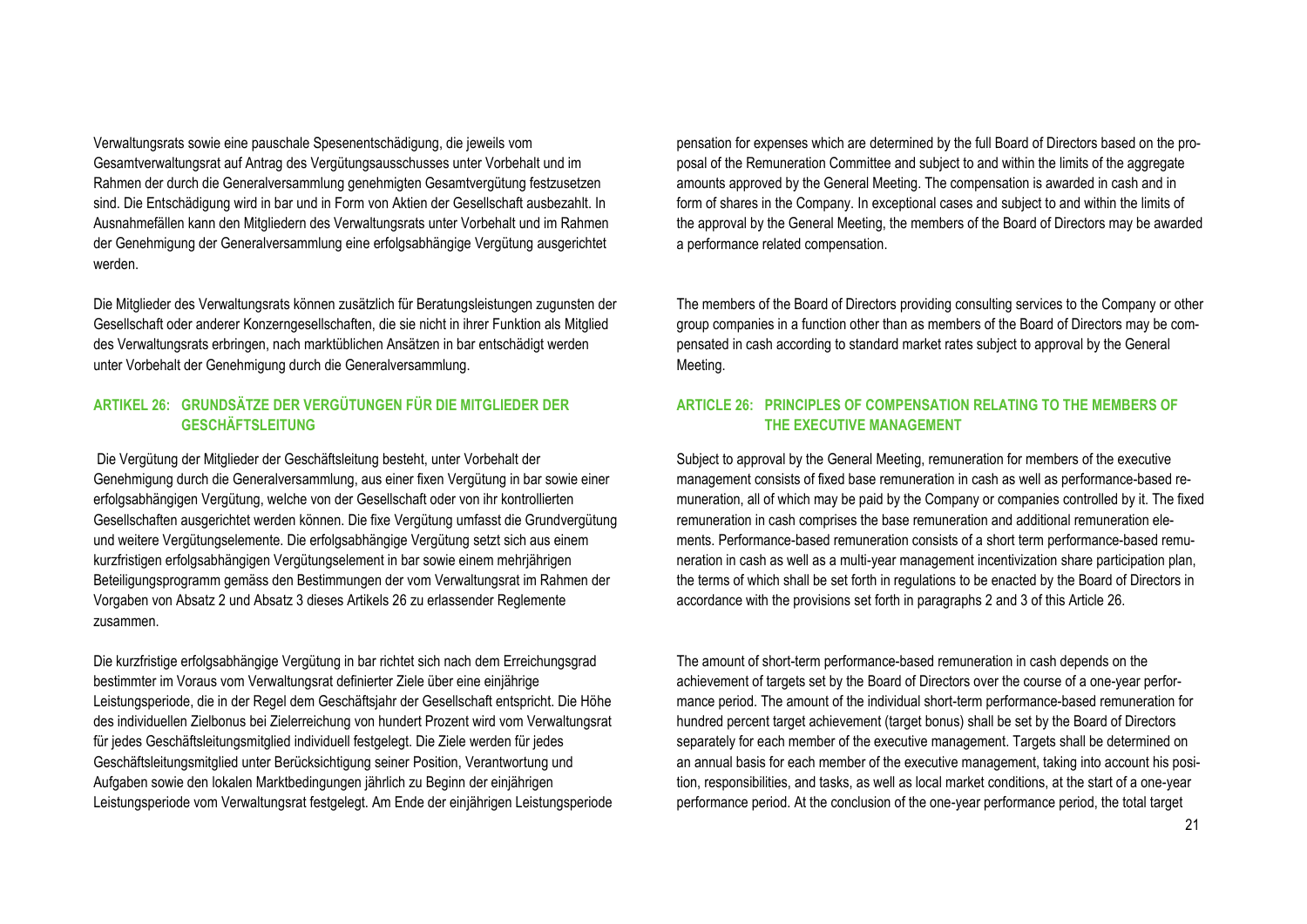wird aus der Summe der Zielerreichung der individuelle Gesamtzielerreichungsgrad bestimmt, der zwischen null und maximal zweihundert Prozent liegen muss. Die effektive kurzfristige erfolgsabhängige Vergütung in bar wird berechnet, indem der Gesamtzielerreichungsgrad mit dem Zielbonus multipliziert wird.

Die langfristige erfolgsabhängige Vergütung richtet sich nach dem Erreichungsgrad bestimmter im Voraus vom Verwaltungsrat definierter Unternehmensziele (wie relative oder absolute Aktienrendite und/oder operative Kennzahlen der Gesellschaft) über eine Leistungsperiode von mindestens drei Jahren. Jedem Geschäftsleitungsmitglied werden jährlich zu Beginn der jeweiligen Leistungsperiode Anwartschaften auf Aktien der Gesellschaft zugeteilt unter Berücksichtigung von Position, Verantwortung, Aufgaben und lokalen Marktbedingungen. Am Ende der jeweiligen Leistungsperiode wird der Gesamtzielerreichungsgrad bestimmt, der zwischen null und maximal zweihundert Prozent liegen muss. Die effektive Anzahl Aktien, die das Geschäftsleitungsmitglied am Ende der Leistungsperiode erhält, und deren Bewertung berechnen sich nach der Anzahl Anwartschaften für die entsprechende Leistungsperiode, multipliziert mit dem Gesamtzielerreichungsgrad, sowie dem massgebenden Börsenkurs der Aktien. Die Gesellschaft kann die hierzu erforderlichen Aktien auf dem Markt erwerben oder in Form einer bedingten Kapitalerhöhung bereitstellen.

Der Verwaltungsrat legt Ziele, Zielhöhe und Zielerreichungsgrad der kurz- und langfristigen erfolgsabhängigen Vergütungselemente fest. Bei Eintritt eines Kontrollwechsels der Gesellschaft, der Beendigung des Arbeitsverhältnisses oder anderer ausserordentlicher sachlicher Ereignisse können nach dem Ermessen des Verwaltungsrats während einer laufenden Leistungsperiode die Ziele der erfolgsabhängigen Vergütung angepasst werden, Aus-übungsbedingungen und -fristen und Sperrfristen verkürzt oder aufgehoben werden, Vergütungen unter Annahme der Erreichung der Zielwerte ausgerichtet werden oder Vergütungen verfallen.

Für Tätigkeiten in Unternehmen, welche die Gesellschaft direkt oder indirekt kontrolliert, werden keine zusätzlichen Vergütungen entrichtet. Artikel 12 Abs. 4 bleibt vorbehalten.

achievement, which may lie between zero and a maximum of two hundred percent, shall be determined. The effective short-term performance-based remuneration in cash shall be calculated by multiplying the total target achievement by the target bonus.

Long-term performance-based remuneration depends on the achievement of company targets set by the Board of Directors (such as relative or absolute total shareholder return and/or key operational numbers of the company) over a minimum performance period of three years. Each year, at the start of the respective performance period, every member of the Executive Management shall be granted performance stock units taking into account position, responsibilities, tasks, and local market conditions. Upon conclusion of the performance period, the total target achievement, which may lie between zero and a maximum of two hundred percent, shall be determined. The number of shares that the member of the executive management is allocated at the end of the performance period, and their value, shall be calculated by multiplying the number of performance share units granted by the total target achievement , as well as the relevant share price. The Company may acquire the necessary shares on the open market or by means of issuance of new shares out of conditional share capital.

The Board of Directors shall determine the targets, target levels, and target achievement for short– and long-term performance-based remuneration elements. In the event of a change of control of the Company, the termination of the employment relationship, or of other extraordinary occurrences, at the discretion of the Board of Directors, the targets for performancebased remuneration may be adapted, exercise conditions and periods as well as vesting periods may be shortened or eliminated, remuneration may be paid out under the assumption that targets would have been achieved, or remuneration may be forfeited, during the course of an ongoing performance period.

No additional compensation shall be awarded for activities in companies that are directly or indirectly controlled by the Company. Article 12 para. 4 remains reserved.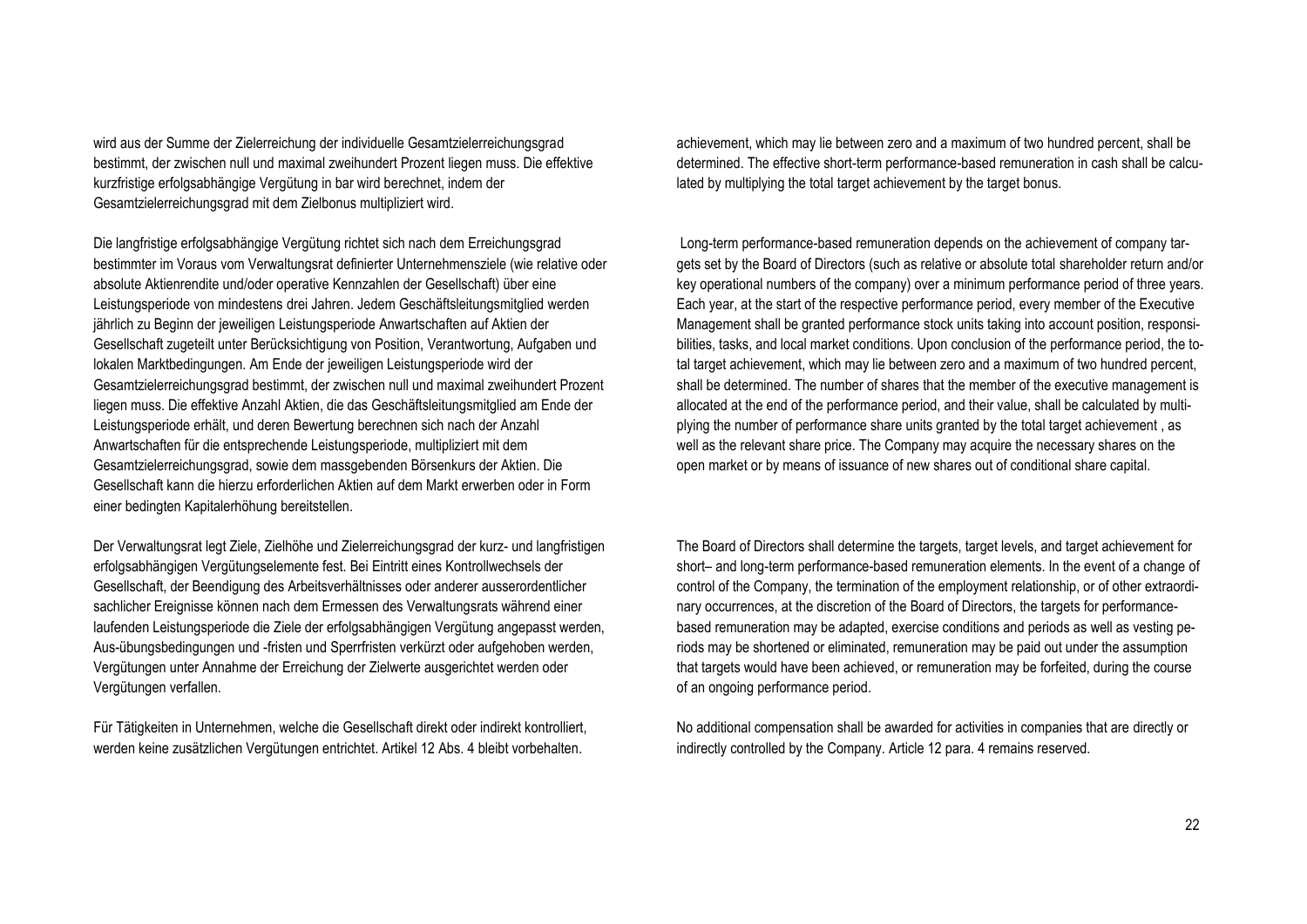#### **ARTIKEL 27: SPESEN**

Spesen, welche nicht durch die pauschale Spesenentschädigung gemäss dem Spesenreglement der Gesellschaft abgedeckt sind, werden gegen Vorlage der entsprechenden Belege vergütet. Diese zusätzlichen Entschädigungen für tatsächlich angefallene Spesen sind nicht von der Generalversammlung zu genehmigen.

#### **ARTIKEL 28: DARLEHEN, KREDITE, VORSORGELEISTUNGEN AUSSERHALB DER BERUFLICHEN VORSORGE, SICHERHEITEN**

Die Gesellschaft darf den Mitgliedern des Verwaltungsrats und der Geschäftsleitung keine Darlehen, Kredite, Vorsorgeleistungen ausserhalb der beruflichen Vorsorge oder Sicherheiten gewähren. Davon ausgenommen ist die Bevorschussung von Anwalts-, Gerichts- und ähnlichen Kosten bis zu einem Maximalbetrag von CHF 1'000'000 zur Abwehr von Verantwortlichkeitsansprüchen.

Für die Mitglieder des Verwaltungsrats werden grundsätzlich keine Beiträge an Pensionskassen oder anderweitige Vorsorgeeinrichtungen erbracht. Solche Beiträge können im Ausnahmefall auf Antrag des Vergütungsausschuss und mit Genehmigung der Generalversammlung ausgerichtet werden, falls die betreffenden Mitglieder kein anderweitig versicherbares Einkommen aus unselbständiger Erwerbstätigkeit erzielen.

### **ARTIKEL 29: ZUSATZBETRAG FÜR VERGÜTUNGEN FÜR NEUE MITGLIEDER DER GESCHÄFTSLEITUNG**

Soweit neue Mitglieder der Geschäftsleitung ernannt oder Mitglieder innerhalb der Geschäftsleitung befördert werden und ihre Stelle antreten, nachdem die Generalversammlung die maximale Gesamtvergütung für die Mitglieder der Geschäftsleitung für das kommende Geschäftsjahr genehmigt hat, darf diesen neuen oder beförderten Mitgliedern eine Gesamtvergütung von je maximal 30% der von der Generalversammlung letztmals für die Geschäftsleitung genehmigten Gesamtvergütung ausgerichtet werden.

Dieser Zusatzbetrag darf nur verwendet werden, wenn der von der Generalversammlung beschlossene Gesamtbetrag der Vergütungen der Geschäftsleitung bis zur nächsten

#### **ARTICLE 27: EXPENSES**

Expenses that are not covered by the lump sum compensation for expenses pursuant to the expense regulations of the Company are reimbursed against presentation of the relevant receipts. This additional compensation for expenses actually incurred does not need to be approved by the General Meeting.

#### **ARTICLE 28: LOANS, CREDITS, PENSION BENEFITS OTHER THAN FROM OCCUPATIONAL PENSION FUNDS, SECURITIES**

The Company shall not grant loans, credits, pension benefits other than from occupational pension funds or securities to the members of the Board of Directors or the executive management. Advance payments of fees for lawyers, court fees and similar costs relating to the defence against corporate liability claims up to a maximum amount of CHF 1,000,000 are not subject to this provision.

In principle, there will be no payments to pension funds or similar institutions for the members of the Board of Directors. In exceptional cases, such payments may be made upon request of the Remuneration Committee and subject to the approval by the General Meeting if the members in question do not have other insurable income from subordinate employment.

#### **ARTICLE 29: ADDITIONAL AMOUNT OF COMPENSATION FOR NEW MEMBERS OF THE EXECUTIVE MANAGEMENT**

If newly appointed or promoted members of the executive management take office after the General Meeting has approved the aggregate maximum amount of compensation of the members of the executive management for the next business year, such newly appointed or promoted members may receive an aggregate compensation in each case of up to 30% of the last aggregate amount of compensation for the executive management approved by the General Meeting.

This additional of compensation amount may only be paid, if the aggregate amount of compensation for the executive management that has been approved by the General Meeting un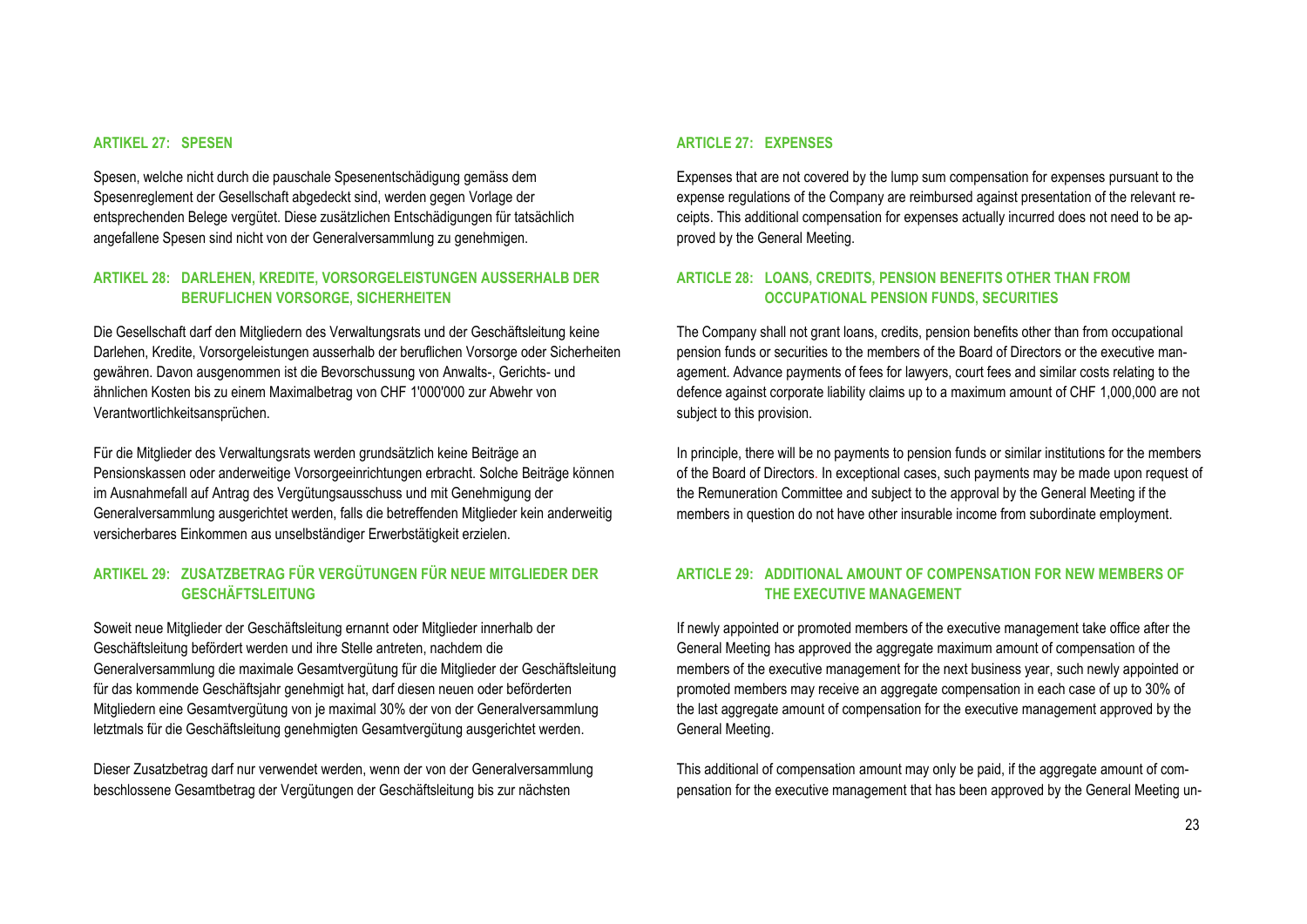ordentlichen Generalversammlung nicht ausreicht für Vergütungen der neuen oder beförderten Mitglieder. Über den verwendeten Zusatzbetrag stimmt die Generalversammlung nicht ab.

Die Gesellschaft darf im Rahmen dieses Zusatzbetrags einem neu eintretenden Mitglied der Geschäftsleitung eine Antrittsprämie zum Ausgleich von durch den Stellenwechsel erlittenen Nachteilen gewähren. Reicht der Zusatzbetrag zum Ausgleich der genannten Nachteile / zur Zahlung der Antrittsprämie nicht aus, so ist der den Zusatzbetrag übersteigenden Betrag der Antrittsprämie durch die nächste ordentliche Generalversammlung zu genehmigen.

#### til the next General Meeting is not sufficient to compensate the newly appointed or promoted members. The General Meeting may not vote on this additional amount.

Within this additional amount of compensation, the Company can pay a bonus to compensate a newly joining member of the executive management for incurred disadvantages in connection with the change of employment. If the additional amount is not sufficient enough to compensate for the disadvantages / to pay the bonus, the part of the bonus surpassing the additional amount has to be approved by the next ordinary General Meeting.

### **VI. Beendigung**

#### **ARTIKEL 30: AUFLÖSUNG UND LIQUIDATION**

Die Generalversammlung kann jederzeit die Auflösung und Liquidation der Gesellschaft nach Massgabe der gesetzlichen und statutarischen Vorschriften beschliessen.

Die Liquidation wird durch den Verwaltungsrat durchgeführt, sofern sie nicht durch die Generalversammlung anderen Personen übertragen wird.

Die Liquidation der Gesellschaft erfolgt nach Massgabe der Artikel 742 ff. OR. Die Liquidatoren sind ermächtigt, Aktiven (Grundstücke eingeschlossen) auch freihändig zu verkaufen.

Nach erfolgter Tilgung der Schulden wird das Vermögen unter die Aktionäre nach Massgabe der eingezahlten Beträge verteilt.

### **VI. Liquidation**

#### **ARTICLE 30: DISSOLUTION AND LIQUIDATION**

The General Meeting may at any time resolve the dissolution and liquidation of the Company in accordance with the provisions of the law and of the Articles of Association.

The liquidation shall be carried out by the Board of Directors to the extent that the General Meeting has not entrusted the same to other persons.

The liquidation of the Company shall take place in accordance with Articles 742 et seq. CO. The liquidators are authorized to dispose of the assets (including real estate) by way of private contract.

After all debts have been satisfied, the net proceeds shall be distributed among the shareholders in proportion to the amounts paid-in.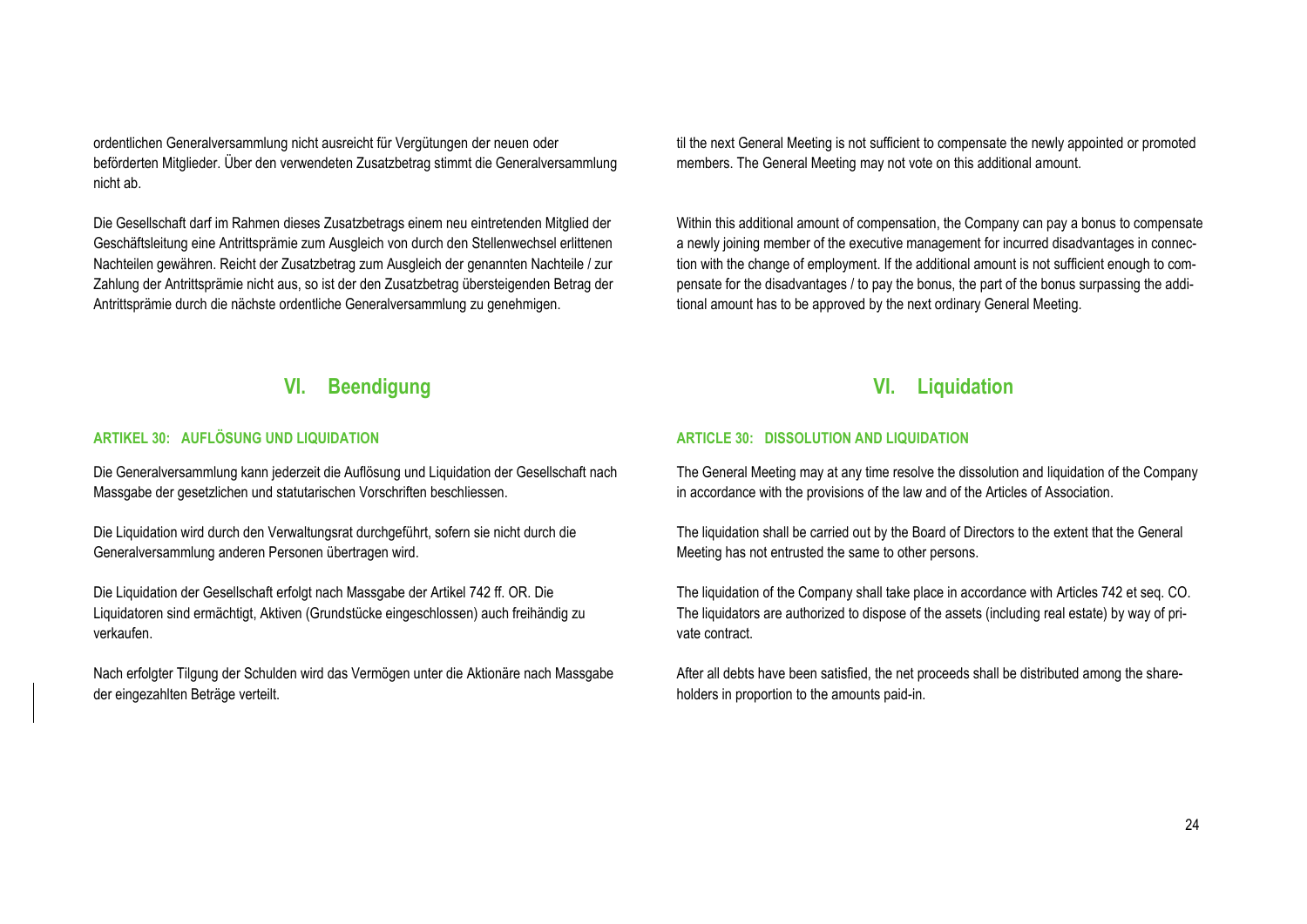### **VII. Benachrichtigungen**

#### **ARTIKEL 31: MITTEILUNGEN UND BEKANNTMACHUNGEN**

Publikationsorgan der Gesellschaft ist das Schweizerische Handelsamtsblatt. Der Verwaltungsrat kann weitere Publikationsorgane bestimmen.

Mitteilungen der Gesellschaft an die Aktionäre sowie andere Bekanntmachungen erfolgen durch Publikation im Schweizerischen Handelsamtsblatt.

## **VIII. Übergangsbestimmungen VIII. Interim Provisions**

#### **ARTIKEL 32: BEABSICHTIGTE SACHÜBERNAHME**

Die Gesellschaft beabsichtigt, in Form einer Kapitaleinlage von Toshiba Corporation mit Sitz in Tokyo (Japan) alle Namenaktien (inklusive aller künftiger Aktien, die im Rahmen von Kapitalerhöhungen geschaffen werden) von Landis+Gyr AG mit Sitz in Zug mit einem Nennwert von je CHF 0.10 im Gesamtwert von bis zu USD 1'500'000'000 sowie Darlehen gegenüber Landis+Gyr AG im Gesamtbetrag von bis zu USD 500'000'000 zu erhalten. Darüber hinaus beabsichtigt die Gesellschaft, von Toshiba Corporation Darlehen gegenüber Landis+Gyr AG im Gesamtbetrag von bis zu USD 800'000'000 zum Preis von bis zu USD 800'000'000 zu erwerben.

### **ARTIKEL 33: BESTEHENDE ERFOLGSABHÄNGIGE VERGÜTUNGEN DER GESCHÄFTSLEITUNG**

Vor der Kotierung der Gesellschaft sind den Mitgliedern der Geschäftsleitung verschiedene erfolgsabhängige Vergütungen in bar und in Form von Aktien der Gesellschaft zugeteilt worden, die teilweise bis ins Jahre 2020 laufen. Über diese Vergütungen wird die Generalversammlung nicht mehr abstimmen.

### **VII. Information**

#### **ARTICLE 31: NOTICES AND ANNOUNCEMENTS**

The publication instrument of the Company is the Swiss Official Gazette of Commerce. The Board of Directors may designate further means of publication.

Notices by the Company to the shareholders and other announcements shall be published in the Swiss Official Gazette of Commerce.

#### **ARTICLE 32: INTENDED ACQUISITION IN KIND**

The Company has the Intention to receive in the form of a capital contribution from Toshiba Corporation, with registered seat in Tokyo (Japan), all registered shares (including any future shares issued in the course of any capital increases) of Landis+Gyr AG, with registered seat in Zug, with a nominal value of CHF 0.10 each, with an aggregate value of up to USD 1,500,000,000 and loans granted to Landis+Gyr AG in the aggregate amount of up to USD 500,000,000. Further, the Company has the intention to acquire from Toshiba Corporation loans granted to Landis+Gyr AG in the aggregate amount of up to USD 800,000,000 in consideration of up to USD 800,000,000.

#### **ARTICLE 33: EXISTING PERFORMANCE RELATED COMPENSATION OF THE EXECUTIVE MANAGEMENT**

Prior to the listing of the company, the members of the executive management have been allocated various performance related compensation elements in cash and in shares of the company, which run partly until the year 2020. The General Meeting shall not vote on these compensation elements any more.